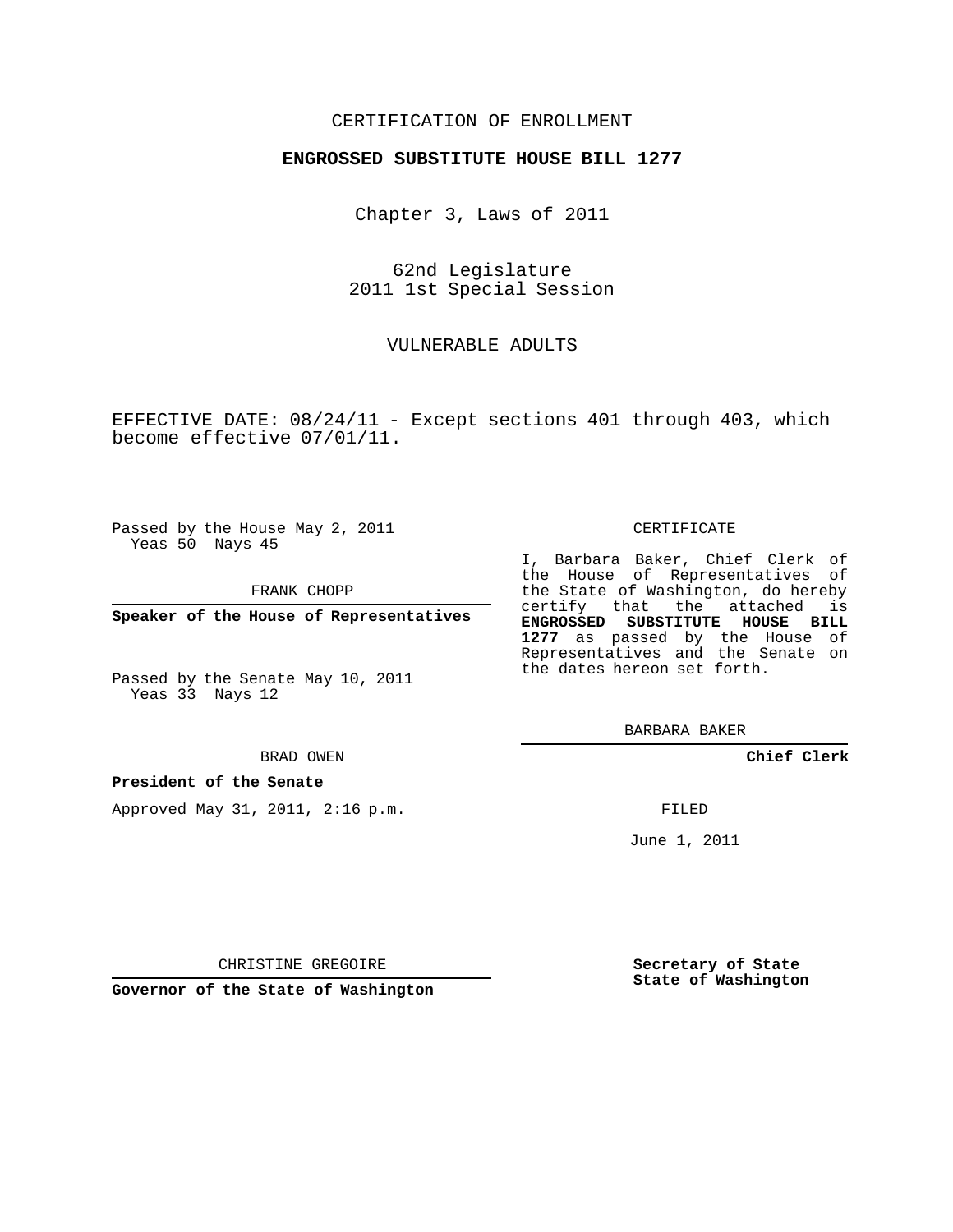# **ENGROSSED SUBSTITUTE HOUSE BILL 1277** \_\_\_\_\_\_\_\_\_\_\_\_\_\_\_\_\_\_\_\_\_\_\_\_\_\_\_\_\_\_\_\_\_\_\_\_\_\_\_\_\_\_\_\_\_

\_\_\_\_\_\_\_\_\_\_\_\_\_\_\_\_\_\_\_\_\_\_\_\_\_\_\_\_\_\_\_\_\_\_\_\_\_\_\_\_\_\_\_\_\_

Passed Legislature - 2011 1st Special Session

### **State of Washington 62nd Legislature 2011 1st Special Session**

**By** House Ways & Means (originally sponsored by Representative Cody; by request of Department of Social and Health Services)

READ FIRST TIME 03/24/11.

 AN ACT Relating to oversight of licensed or certified long-term care settings for vulnerable adults; amending RCW 70.128.005, 70.128.050, 70.128.065, 70.128.070, 70.128.120, 70.128.130, 70.128.140, 70.128.160, 70.128.220, 70.129.040, 70.128.125, 18.20.180, 18.51.050, 18.20.050, and 70.128.060; adding new sections to chapter 74.39A RCW; creating new sections; repealing RCW 70.128.175; prescribing penalties; providing an effective date; and declaring an emergency.

BE IT ENACTED BY THE LEGISLATURE OF THE STATE OF WASHINGTON:

# **PART I**

# **INTENT**

 NEW SECTION. **Sec. 101.** The legislature finds that Washington's long-term care system should more aggressively promote protections for the vulnerable populations it serves. The legislature intends to address current statutes and funding levels that limit the department of social and health services' ability to promote vulnerable adult protections. The legislature further intends that the cost of facility oversight should be supported by an appropriate license fee paid by the regulated businesses, rather than by the general taxpayers.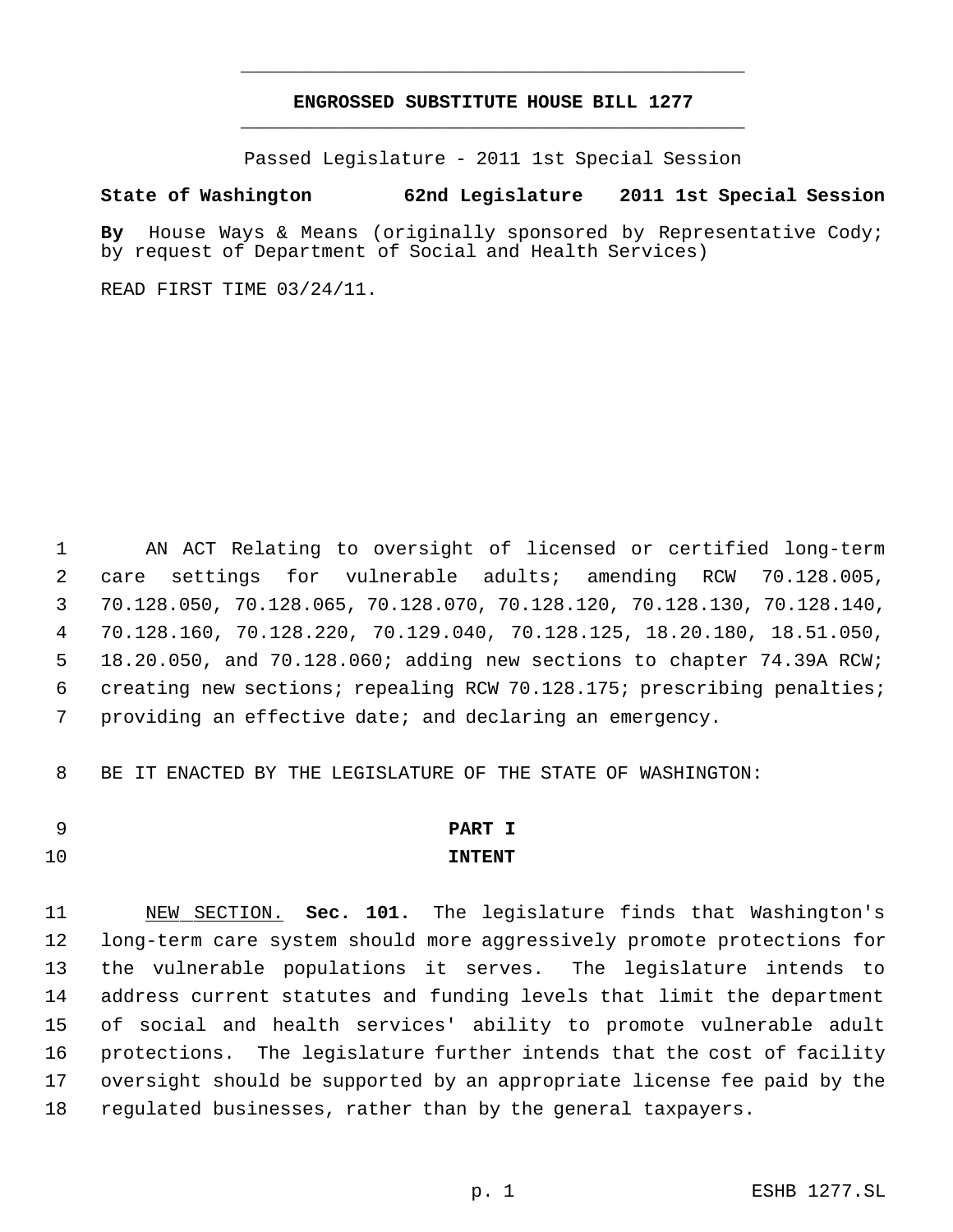#### **PART II**

## **ADULT FAMILY HOME REQUIREMENTS**

 **Sec. 201.** RCW 70.128.005 and 2009 c 530 s 2 are each amended to read as follows:

(1) The legislature finds that:

 (a) Adult family homes are an important part of the state's long- term care system. Adult family homes provide an alternative to institutional care and promote a high degree of independent living for residents.

 (b) Persons with functional limitations have broadly varying service needs. Adult family homes that can meet those needs are an essential component of a long-term system. Different populations living in adult family homes, such as persons with developmental disabilities and elderly persons, often have significantly different needs and capacities from one another.

 (c) There is a need to update certain restrictive covenants to take into consideration the legislative findings cited in (a) and (b) of this subsection; the need to prevent or reduce institutionalization; and the legislative and judicial mandates to provide care and services in the least restrictive setting appropriate to the needs of the individual. Restrictive covenants which directly or indirectly restrict or prohibit the use of property for adult family homes (i) are contrary to the public interest served by establishing adult family homes and (ii) discriminate against individuals with disabilities in violation of RCW 49.60.224.

 (2) It is the legislature's intent that department rules and policies relating to the licensing and operation of adult family homes recognize and accommodate the different needs and capacities of the various populations served by the homes. Furthermore, the development 30 and operation of adult family homes that ((ean)) promote the health, 31 welfare, and safety of residents, and provide quality personal care and special care services should be encouraged.

 (3) The legislature finds that many residents of community-based long-term care facilities are vulnerable and their health and well- being are dependent on their caregivers. The quality, skills, and knowledge of their caregivers are the key to good care. The legislature finds that the need for well-trained caregivers is growing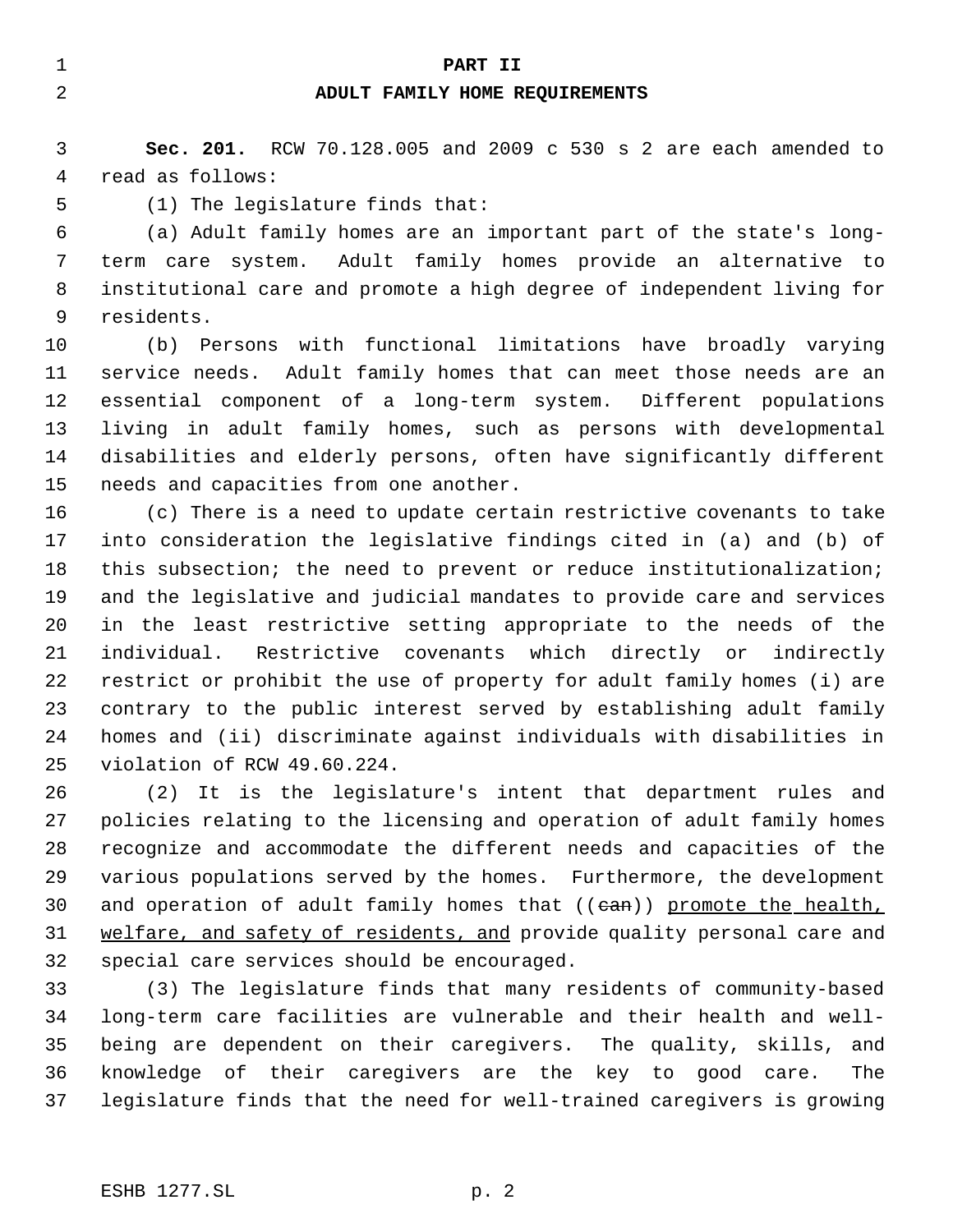as the state's population ages and residents' needs increase. The legislature intends that current training standards be enhanced.

 (4) The legislature finds that the state of Washington has a 4 compelling interest in ((protecting-and-promoting)) developing and 5 enforcing standards that promote the health, welfare, and safety of vulnerable adults residing in adult family homes. The health, safety, and well-being of vulnerable adults must be the paramount concern in determining whether to issue a license to an applicant, whether to suspend or revoke a license, or whether to take other licensing actions.

 **Sec. 202.** RCW 70.128.050 and 1989 c 427 s 19 are each amended to read as follows:

 (1) After July 1, 1990, no person shall operate or maintain an adult family home in this state without a license under this chapter.

(2) Couples legally married or state registered domestic partners:

16 (a) May not apply for separate licenses; and

 (b) May apply jointly to be coproviders if they are both qualified. 18 One person may apply to be a provider without requiring the other 19 person to apply.

 **Sec. 203.** RCW 70.128.065 and 1996 c 81 s 6 are each amended to read as follows:

22 (1) A multiple facility operator must successfully demonstrate to the department financial solvency and management experience for the homes under its ownership and the ability to meet other relevant safety, health, and operating standards pertaining to the operation of multiple homes, including ways to mitigate the potential impact of vehicular traffic related to the operation of the homes.

28 (2) The department shall only accept an application for licensure of an additional home when:

 (a) A period of no less than twenty-four months has passed since the issuance of the initial adult family home license; and

 (b) The department has taken no enforcement actions against the applicant's currently licensed adult family homes during the twenty-four months prior to application.

 (3) The department shall only accept an additional application for licensure of other adult family homes when twelve months has passed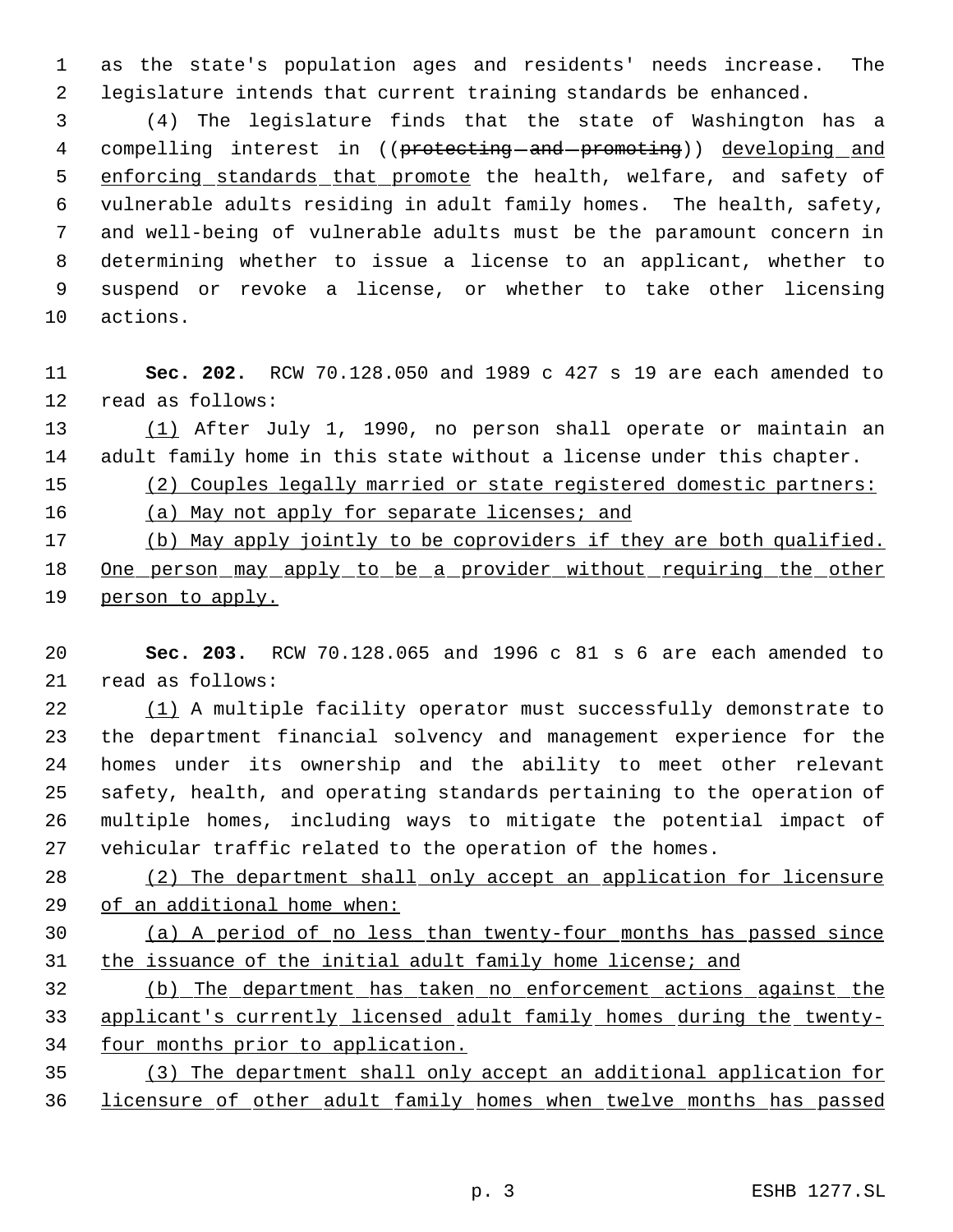1 since the previous adult family home license, and the department has taken no enforcement actions against the applicant's currently licensed adult family homes during the twelve months prior to application.

 (4) In the event of serious noncompliance leading to the imposition of one or more actions listed in RCW 70.128.160(2) for violation of federal, state, or local laws, or regulations relating to provision of care or services to vulnerable adults or children, the department is authorized to take one or more actions listed in RCW 70.128.160(2) 9 against any home or homes operated by the provider if there is a violation in the home or homes.

 (5) In the event of serious noncompliance in a home operated by a provider with multiple adult family homes, leading to the imposition of 13 one or more actions listed in RCW 70.128.160(2), the department shall inspect the other homes operated by the provider to determine whether 15 the same or related deficiencies are present in those homes. The cost 16 of these additional inspections may be imposed on the provider as a 17 civil penalty up to a maximum of three hundred dollars per additional inspection.

# (6) A provider is ultimately responsible for the day-to-day 20 operations of each licensed home.

 **Sec. 204.** RCW 70.128.070 and 2004 c 143 s 1 are each amended to read as follows:

 (1) A license shall remain valid unless voluntarily surrendered, suspended, or revoked in accordance with this chapter.

 (2)(a) Homes applying for a license shall be inspected at the time of licensure.

 (b) Homes licensed by the department shall be inspected at least 28 every eighteen months, ((subject to available funds)) with an annual 29 average of fifteen months. However, an adult family home may be allowed to continue without inspection for two years if the adult family home had no inspection citations for the past three consecutive inspections and has received no written notice of violations resulting from complaint investigations during that same time period.

 (c) The department may make an unannounced inspection of a licensed home at any time to assure that the home and provider are in compliance with this chapter and the rules adopted under this chapter.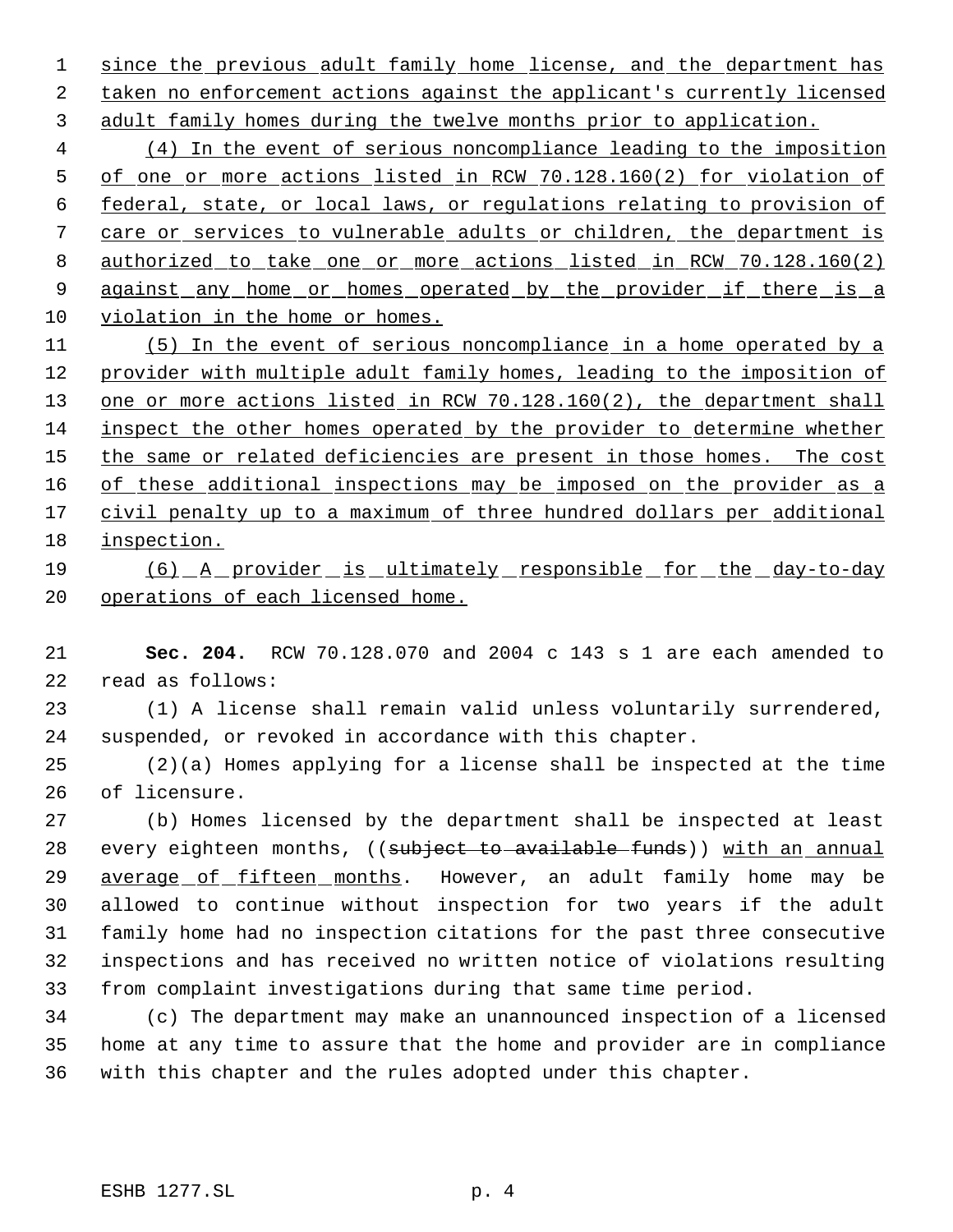(3) If the department finds that the home is not in compliance with this chapter, it shall require the home to correct any violations as provided in this chapter.

 **Sec. 205.** RCW 70.128.120 and 2006 c 249 s 1 are each amended to read as follows:

 Each adult family home provider, applicant, and each resident manager shall have the following minimum qualifications, except that 8 only ((providers)) applicants are required to meet the provisions of subsections (10) and (11) of this section:

(1) Twenty-one years of age or older;

 (2) For those applying after September 1, 2001, to be licensed as providers, and for resident managers whose employment begins after September 1, 2001, a United States high school diploma or general educational development (GED) certificate or any English or translated government documentation of the following:

 (a) Successful completion of government-approved public or private school education in a foreign country that includes an annual average of one thousand hours of instruction over twelve years or no less than twelve thousand hours of instruction;

 (b) A foreign college, foreign university, or United States community college two-year diploma;

 (c) Admission to, or completion of coursework at, a foreign 23 university or college for which credit was granted;

 (d) Admission to, or completion of coursework at, a United States 25 college or university for which credits were awarded;

 (e) Admission to, or completion of postgraduate coursework at, a United States college or university for which credits were awarded; or

 (f) Successful passage of the United States board examination for registered nursing, or any professional medical occupation for which college or university education preparation was required;

(3) Good moral and responsible character and reputation;

32 (4) Literacy and the ability to communicate in the English 33 language((, however, a person not literate in the English language may meet the requirements of this subsection by assuring that there is a 35 person-on-staff-and-available-who-is-able-to-communicate-or-make provisions for communicating with the resident in his or her primary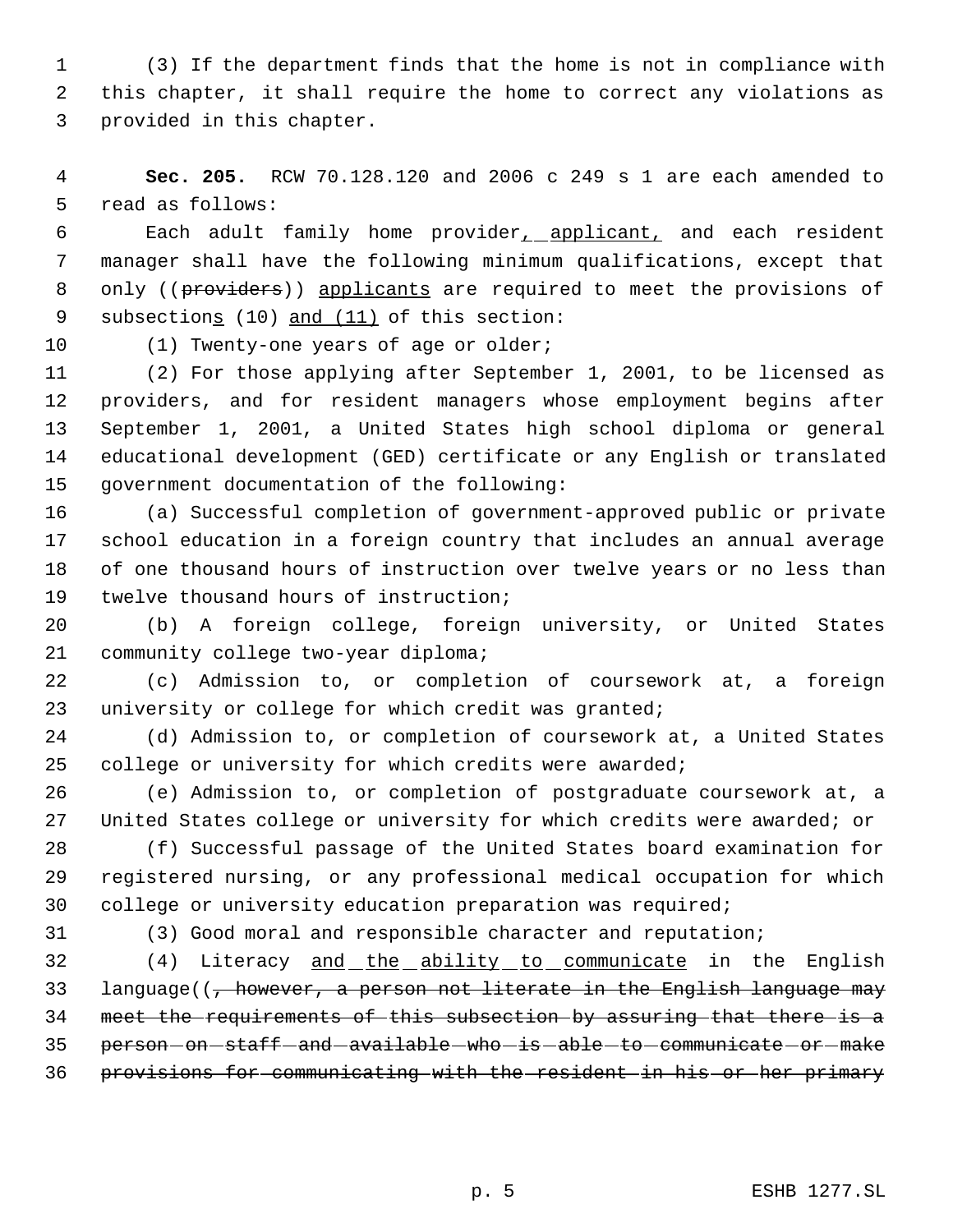1 language and capable of understanding and speaking English well enough 2 to be able to respond appropriately to emergency situations and be able 3 to read and understand resident care plans));

 4 (5) Management and administrative ability to carry out the 5 requirements of this chapter;

 6 (6) Satisfactory completion of department-approved basic training 7 and continuing education training as ((specified by the department in 8 rule, based on recommendations of the community long-term care training 9 and education steering committee and working in collaboration with 10 providers, consumers, caregivers, advocates, family members, educators, 11 and other interested parties in the rule-making process)) required by 12 RCW 74.39A.073, and in rules adopted by the department;

13 (7) Satisfactory completion of department-approved, or equivalent, 14 special care training before a provider may provide special care 15 services to a resident;

16 (8) Not been convicted of any crime ((<del>listed in</del>)) that is 17 disqualifying under RCW 43.43.830 ((and)) or 43.43.842, or department 18 rules adopted under this chapter, or been found to have abused, 19 neglected, exploited, or abandoned a minor or vulnerable adult as 20 specified in RCW 74.39A.050(8);

21 (9) For those applying ((after September 1, 2001,)) to be licensed 22 as providers, and for resident managers whose employment begins after 23 ((September-1,-2001)) the effective date of this section, at least 24 ((three-hundred-twenty)) one thousand hours in the previous sixty 25 months of successful, direct caregiving experience obtained after age 26 eighteen to vulnerable adults in a licensed or contracted setting prior 27 to operating or managing an adult family home. The applicant or 28 resident manager must have credible evidence of the successful, direct 29 caregiving experience or, currently hold one of the following 30 professional licenses: Physician licensed under chapter 18.71 RCW; 31 osteopathic physician licensed under chapter 18.57 RCW; osteopathic 32 physician assistant licensed under chapter 18.57A RCW; physician 33 assistant licensed under chapter 18.71A RCW; registered nurse, advanced 34 registered nurse practitioner, or licensed practical nurse licensed 35 under chapter 18.79 RCW; ((and))

36 (10) ((Prior to being granted a license, providers applying after 37 January-1,-2007,)) For applicants, proof of financial solvency, as 38 defined in rule; and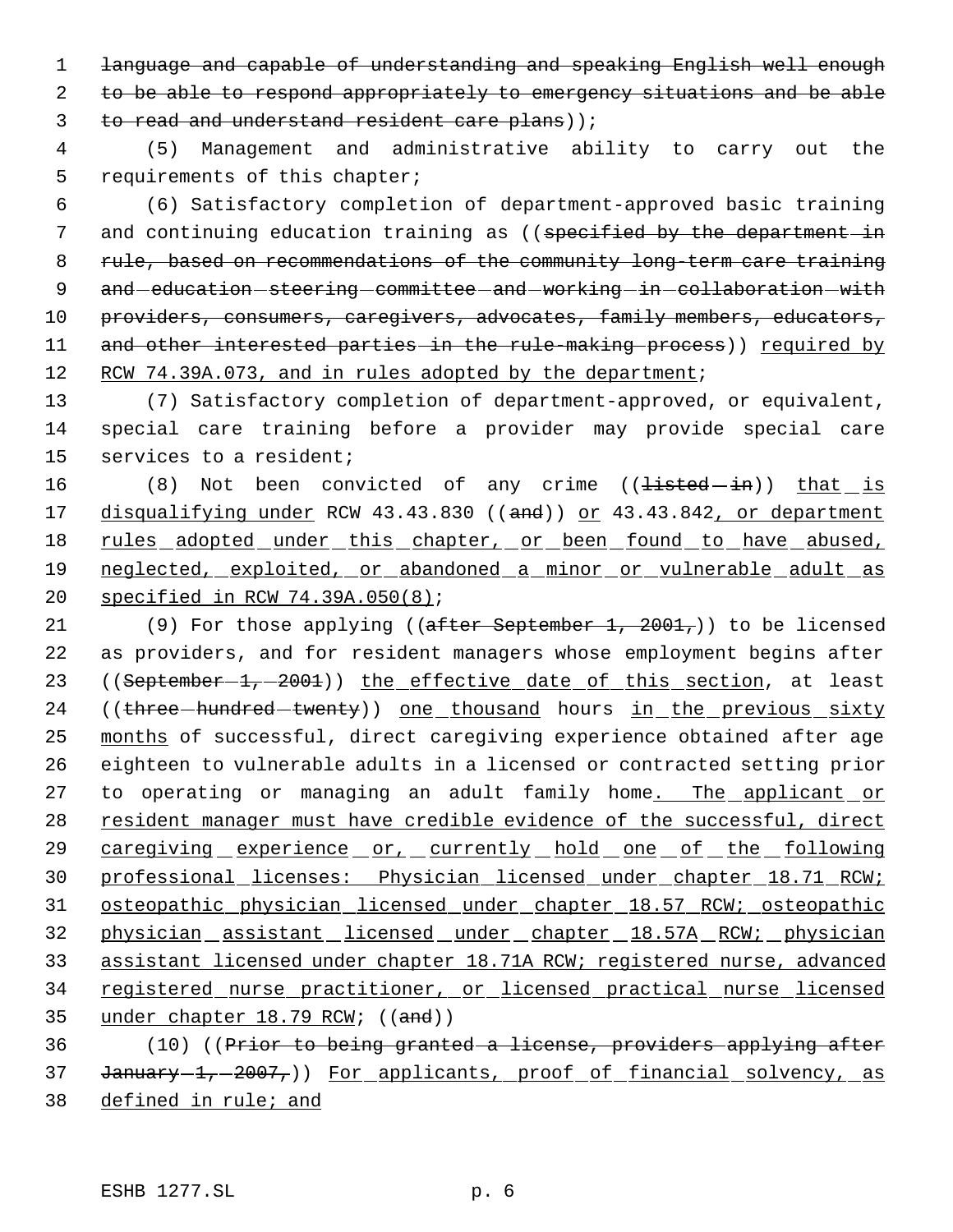1 (11) Applicants must successfully complete ((a department-approved 2 forty-eight-hour)) an adult family home administration and business 3 planning class, prior to being granted a license. The class must be a 4 minimum of forty-eight hours of classroom time and approved by the 5 department. The department shall promote and prioritize bilingual capabilities within available resources and when materials are available for this purpose.

 **Sec. 206.** RCW 70.128.130 and 2000 c 121 s 6 are each amended to read as follows:

10 (1) The provider is ultimately responsible for the day-to-day operations of each licensed adult family home.

12 (2) The provider shall promote the health, safety, and well-being of each resident residing in each licensed adult family home.

 (3) Adult family homes shall be maintained internally and externally in good repair and condition. Such homes shall have safe and functioning systems for heating, cooling, hot and cold water, electricity, plumbing, garbage disposal, sewage, cooking, laundry, artificial and natural light, ventilation, and any other feature of the home.

20  $((+2)^{n})$  (4) In order to preserve and promote the residential home- like nature of adult family homes, adult family homes licensed after the effective date of this section shall:

 (a) Have sufficient space to accommodate all residents at one time 24 in the dining and living room areas;

 (b) Have hallways and doorways wide enough to accommodate residents who use mobility aids such as wheelchairs and walkers; and

27 (c) Have outdoor areas that are safe and accessible for residents to use.

 (5) The adult family home must provide all residents access to 30 resident common areas throughout the adult family home including, but not limited to, kitchens, dining and living areas, and bathrooms, to the extent that they are safe under the resident's care plan.

 (6) Adult family homes shall be maintained in a clean and sanitary manner, including proper sewage disposal, food handling, and hygiene practices.

36  $((+3))$  (7) Adult family homes shall develop a fire drill plan for 37 emergency evacuation of residents, shall have working smoke detectors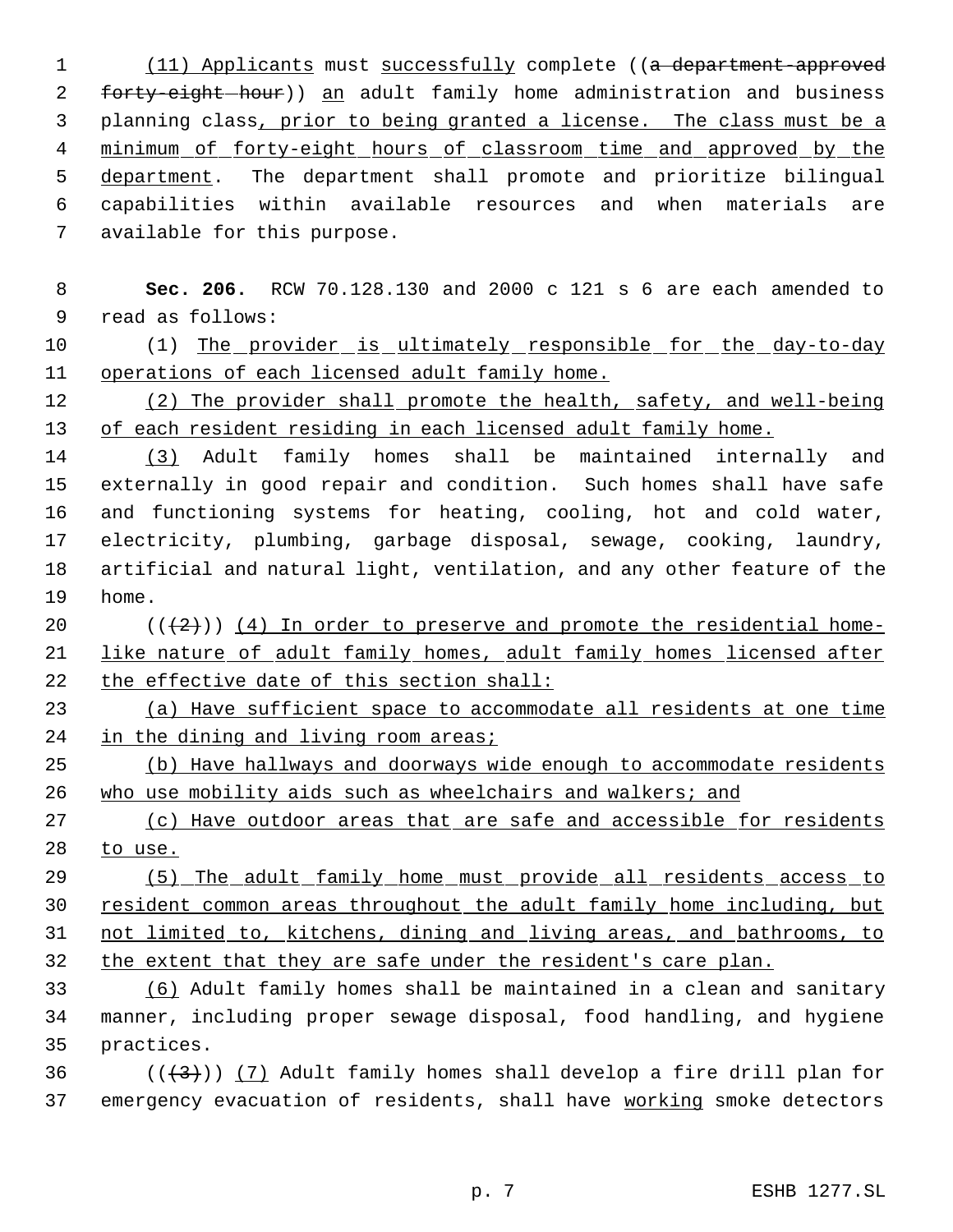1 in each bedroom where a resident is located, shall have working fire extinguishers on each floor of the home, and shall not keep nonambulatory patients above the first floor of the home.

 ( $(\frac{4}{4})$ ) (8) The adult family home shall ensure that all residents can be safely evacuated in an emergency.

 (9) Adult family homes shall have clean, functioning, and safe household items and furnishings.

8  $((+5))$  (10) Adult family homes shall provide a nutritious and balanced diet and shall recognize residents' needs for special diets.

 $((+6))$  (11) Adult family homes shall establish health care procedures for the care of residents including medication administration and emergency medical care.

 (a) Adult family home residents shall be permitted to self-administer medications.

 (b) Adult family home providers may administer medications and deliver special care only to the extent authorized by law.

17 ( $(\overline{+7})$ ) (12) Adult family home providers shall either: (a) Reside at the adult family home; or (b) employ or otherwise contract with a qualified resident manager to reside at the adult family home. The department may exempt, for good cause, a provider from the requirements of this subsection by rule.

 $((\langle 8 \rangle)(13)$  A provider will ensure that any volunteer, student, employee, or person residing within the adult family home who will have unsupervised access to any resident shall not have been convicted of a 25 crime listed under RCW 43.43.830 or 43.43.842, or been found to have abused, neglected, exploited, or abandoned a minor or vulnerable adult 27 as specified in RCW 74.39A.050(8). ((Except-that)) A provider may 28 conditionally employ a person ((may be conditionally employed)) pending the completion of a criminal conviction background inquiry, but may not allow the person to have unsupervised access to any resident.

31  $((+9))$   $(14)$  A provider shall offer activities to residents under care as defined by the department in rule.

 $($  ( $($  $+10$ )))  $(15)$  An adult family home must be financially solvent, and upon request for good cause, shall provide the department with detailed information about the home's finances. Financial records of the adult family home may be examined when the department has good cause to 37 believe that a financial obligation related to resident care or services will not be met.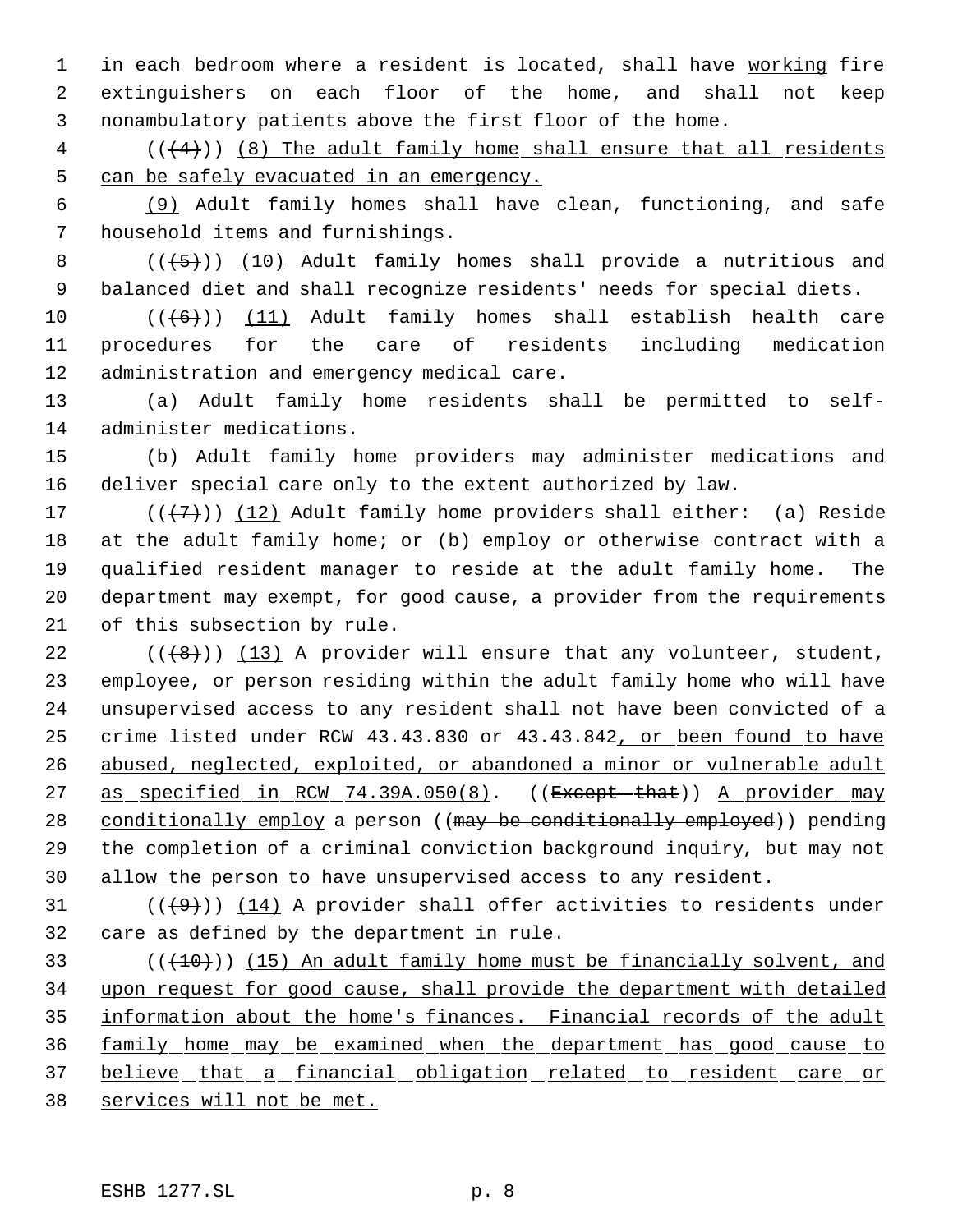(16) An adult family home provider must ensure that staff are competent and receive necessary training to perform assigned tasks. Staff must satisfactorily complete department-approved staff orientation, basic training, and continuing education as specified by 5 the department by rule. The provider shall ensure that a qualified caregiver is on-site whenever a resident is at the adult family home. Notwithstanding RCW 70.128.230, until orientation and basic training 8 are successfully completed, a caregiver may not provide hands-on 9 personal care to a resident without on-site supervision by a person who has successfully completed basic training or been exempted from the training pursuant to statute. 12 (17) The provider and resident manager must assure that there is:

 (a) A mechanism to communicate with the resident in his or her primary language either through a qualified person on-site or readily 15 available at all times, or other reasonable accommodations, such as 16 language lines; and

17 (b) Staff on-site at all times capable of understanding and speaking English well enough to be able to respond appropriately to emergency situations and be able to read and understand resident care plans.

 **Sec. 207.** RCW 70.128.140 and 1995 1st sp.s. c 18 s 26 are each amended to read as follows:

 (1) Each adult family home shall meet applicable local licensing, zoning, building, and housing codes, and state and local fire safety regulations as they pertain to a single-family residence. It is the responsibility of the home to check with local authorities to ensure all local codes are met.

 (2) An adult family home must be considered a residential use of 29 property for zoning and public and private utility rate purposes. Adult family homes are a permitted use in all areas zoned for residential or commercial purposes, including areas zoned for single-family dwellings.

 **Sec. 208.** RCW 70.128.160 and 2001 c 193 s 5 are each amended to read as follows:

(1) The department is authorized to take one or more of the actions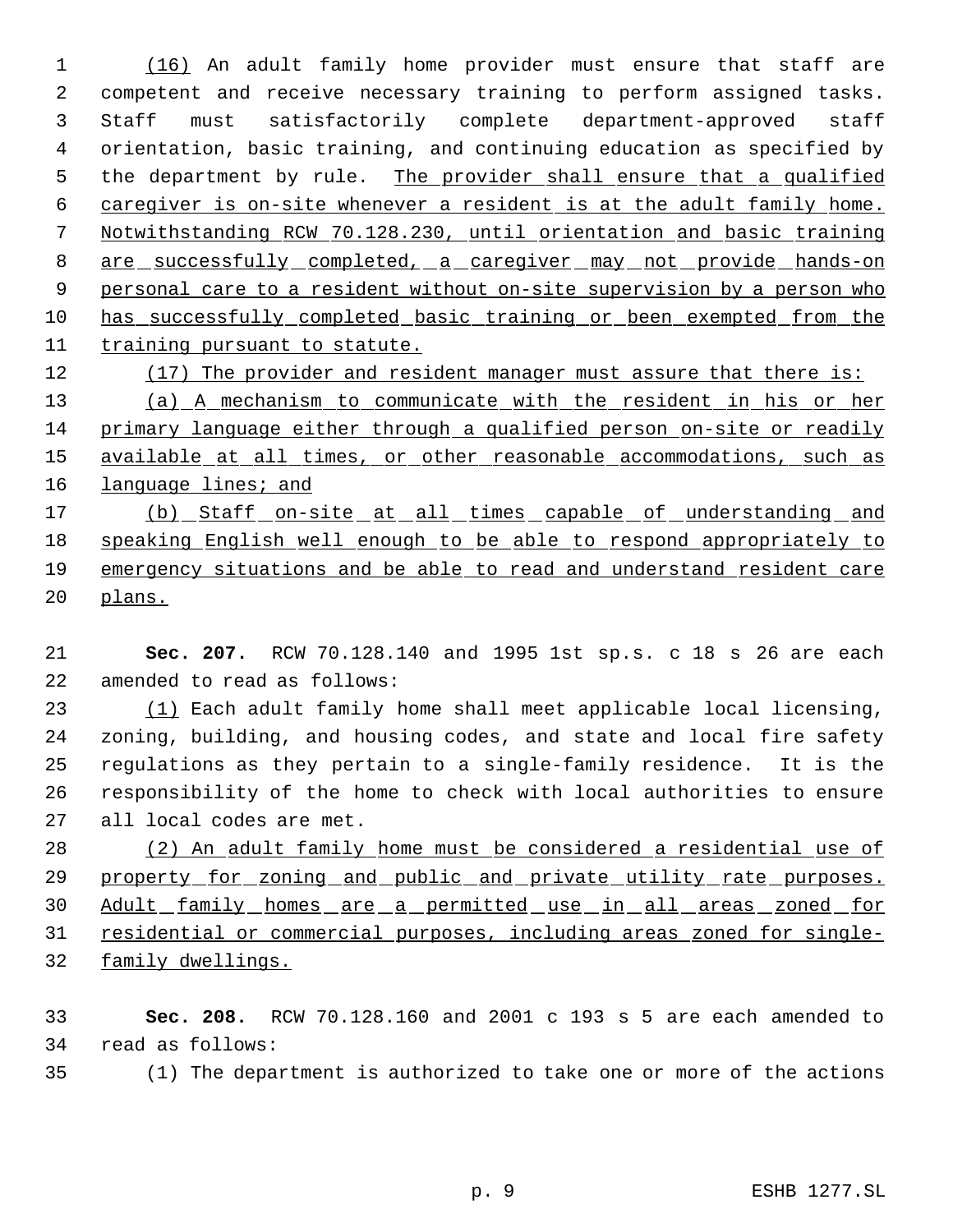listed in subsection (2) of this section in any case in which the department finds that an adult family home provider has:

 (a) Failed or refused to comply with the requirements of this chapter or the rules adopted under this chapter;

 (b) Operated an adult family home without a license or under a revoked license;

 (c) Knowingly or with reason to know made a false statement of material fact on his or her application for license or any data attached thereto, or in any matter under investigation by the department; or

 (d) Willfully prevented or interfered with any inspection or investigation by the department.

 (2) When authorized by subsection (1) of this section, the department may take one or more of the following actions:

(a) Refuse to issue a license;

 (b) Impose reasonable conditions on a license, such as correction within a specified time, training, and limits on the type of clients 18 the provider may admit or serve;

19 (c) Impose civil penalties of ((not-more-than)) at least one hundred dollars per day per violation;

 (d) Impose civil penalties of up to three thousand dollars for each 22 <u>incident that violates adult family home licensing laws and rules,</u> 23 including, but not limited to, chapters 70.128, 70.129, 74.34, and 24 74.39A RCW and related rules. Each day upon which the same or substantially similar action occurs is a separate violation subject to 26 the assessment of a separate penalty;

 (e) Impose civil penalties of up to ten thousand dollars for a current or former licensed provider who is operating an unlicensed home;

(f) Suspend, revoke, or refuse to renew a license; or

31 ( $(\langle e \rangle)$ ) (q) Suspend admissions to the adult family home by imposing stop placement.

 (3) When the department orders stop placement, the facility shall not admit any person until the stop placement order is terminated. The department may approve readmission of a resident to the facility from a hospital or nursing home during the stop placement. The department shall terminate the stop placement when: (a) The violations necessitating the stop placement have been corrected; and (b) the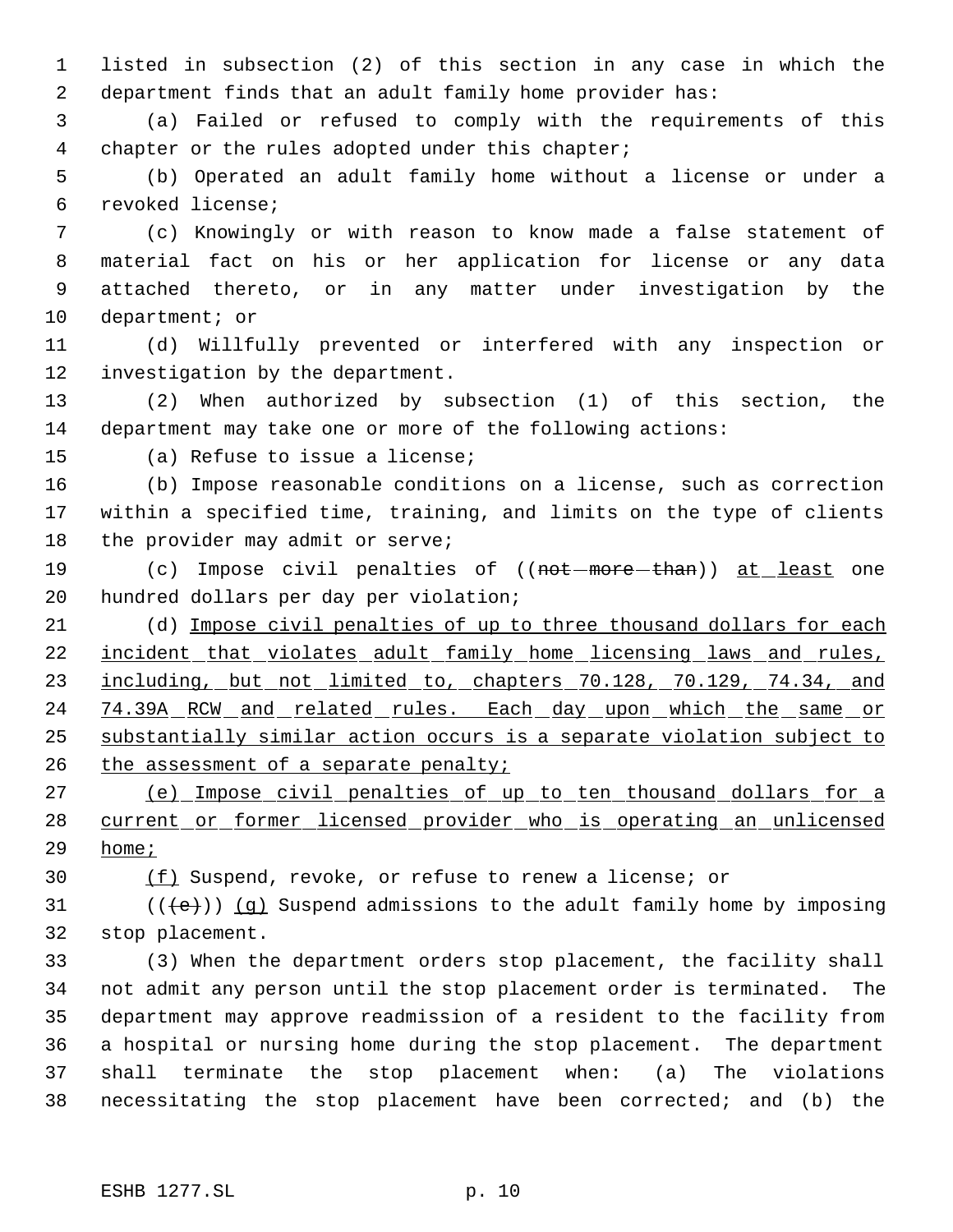provider exhibits the capacity to maintain correction of the violations previously found deficient. However, if upon the revisit the department finds new violations that the department reasonably believes will result in a new stop placement, the previous stop placement shall remain in effect until the new stop placement is imposed.

 (4) After a department finding of a violation for which a stop placement has been imposed, the department shall make an on-site revisit of the provider within fifteen working days from the request for revisit, to ensure correction of the violation. For violations that are serious or recurring or uncorrected following a previous citation, and create actual or threatened harm to one or more residents' well-being, including violations of residents' rights, the department shall make an on-site revisit as soon as appropriate to ensure correction of the violation. Verification of correction of all other violations may be made by either a department on-site revisit or by written or photographic documentation found by the department to be credible. This subsection does not prevent the department from enforcing license suspensions or revocations. Nothing in this subsection shall interfere with or diminish the department's authority and duty to ensure that the provider adequately cares for residents, including to make departmental on-site revisits as needed to ensure that the provider protects residents, and to enforce compliance with this chapter.

 (5) Chapter 34.05 RCW applies to department actions under this section, except that orders of the department imposing license suspension, stop placement, or conditions for continuation of a license are effective immediately upon notice and shall continue in effect pending any hearing.

 (6) A separate adult family home account is created in the custody 30 of the state treasurer. All receipts from civil penalties imposed 31 under this chapter must be deposited into the account. Only the director or the director's designee may authorize expenditures from the account. The account is subject to allotment procedures under chapter 43.88 RCW, but an appropriation is not required for expenditures. The department shall use the special account only for promoting the quality of life and care of residents living in adult family homes.

 (7) The department shall by rule specify criteria as to when and how the sanctions specified in this section must be applied. The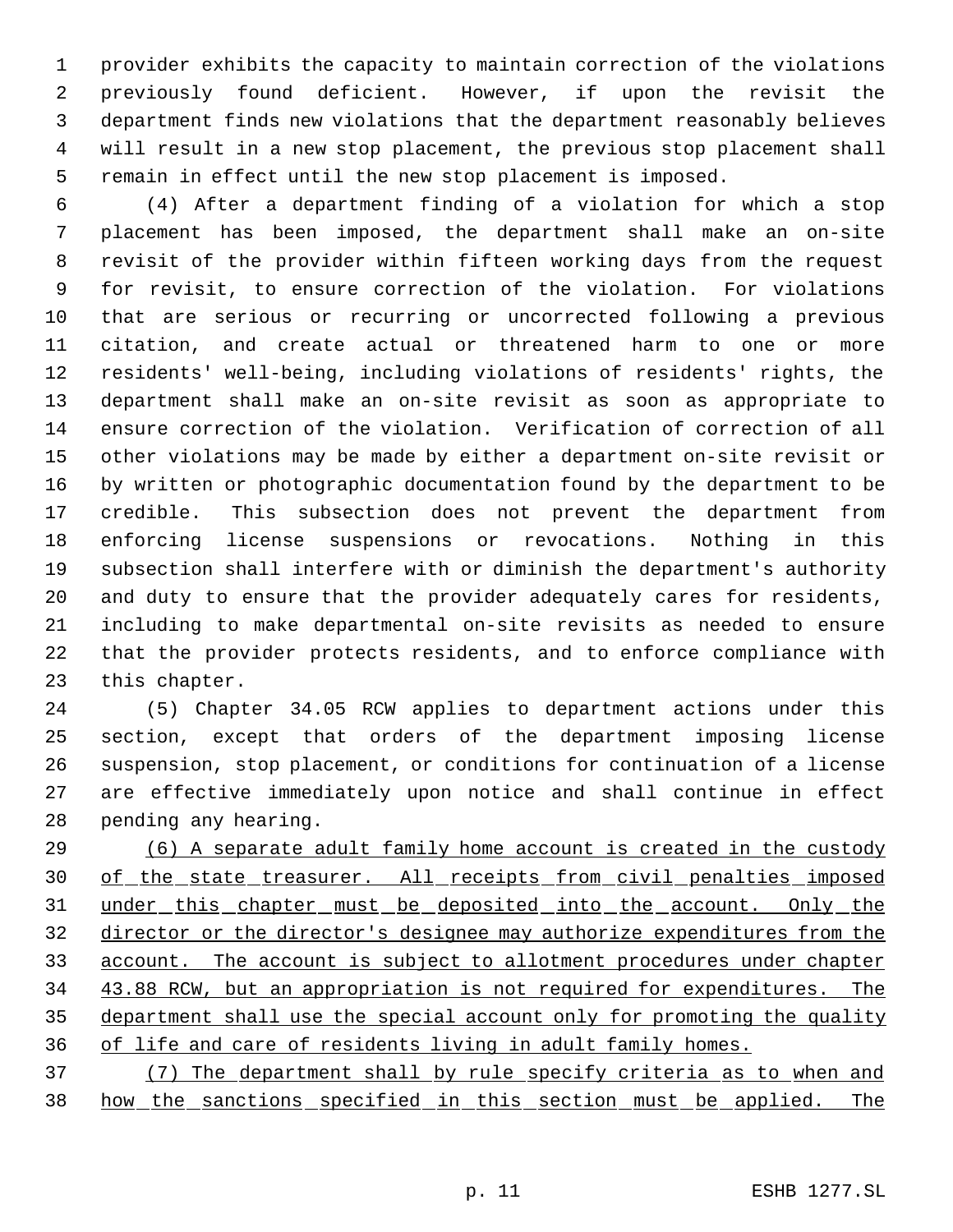criteria must provide for the imposition of incrementally more severe 2 penalties for deficiencies that are repeated, uncorrected, pervasive, 3 or present a threat to the health, safety, or welfare of one or more 4 residents. The criteria shall be tiered such that those homes 5 consistently found to have deficiencies will be subjected to increasingly severe penalties. The department shall implement prompt and specific enforcement remedies without delay for providers found to have delivered care or failed to deliver care resulting in problems 9 that are repeated, uncorrected, pervasive, or present a threat to the health, safety, or welfare of one or more residents. In the selection 11 of remedies, the health, safety, and well-being of residents must be of paramount importance.

 **Sec. 209.** RCW 70.128.220 and 2002 c 223 s 3 are each amended to read as follows:

 Adult family homes have developed rapidly in response to the health and social needs of the aging population in community settings, especially as the aging population has increased in proportion to the general population. The growing demand for elder care with a new focus on issues affecting senior citizens, including persons with developmental disabilities, mental illness, or dementia, has prompted a growing professionalization of adult family home providers to address quality care and quality of life issues consistent with standards of accountability and regulatory safeguards for the health and safety of 24 the residents. ((The establishment of an advisory committee to the 25 department  $-$  of  $-$  social  $-$  and  $-$  health  $-$  services  $-$  under  $-$  RCW  $-$  70.128.225 formalizes a stable process for discussing and considering these issues 27 among residents and their advocates, regulatory officials, and adult family home providers. The dialogue among all stakeholders interested in maintaining a healthy option for the aging population in community 30 settings - assures - the - highest - regard - for - the - well-being - of - these residents within a benign and functional regulatory environment. The secretary shall be advised by an advisory committee on adult family 33 homes established under RCW 70.128.225.)

 NEW SECTION. **Sec. 210.** RCW 70.128.175 (Definitions) and 1997 c 392 s 401, 1995 1st sp.s. c 18 s 29, & 1989 1st ex.s. c 9 s 815 are each repealed.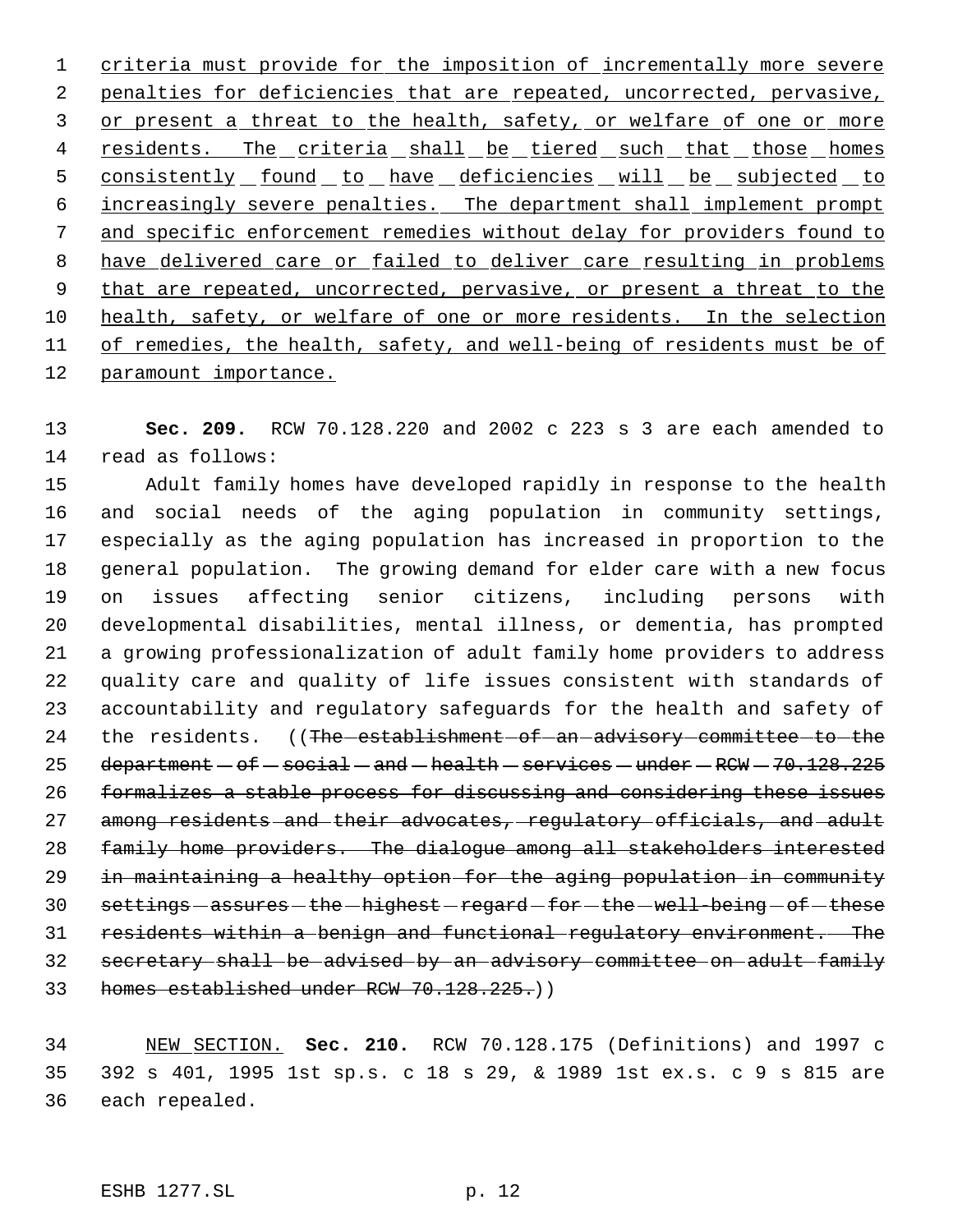#### **PART III**

# **PROTECTION OF RESIDENTS' FUNDS**

 **Sec. 301.** RCW 70.129.040 and 1995 1st sp.s. c 18 s 66 are each amended to read as follows:

 (1) The resident has the right to manage his or her financial affairs, and the facility may not require residents to deposit their personal funds with the facility.

 (2) Upon written authorization of a resident, if the facility agrees to manage the resident's personal funds, the facility must hold, safeguard, manage, and account for the personal funds of the resident deposited with the facility as specified in this section.

 (a) The facility must deposit a resident's personal funds in excess of one hundred dollars in an interest-bearing account or accounts that is separate from any of the facility's operating accounts, and that credits all interest earned on residents' funds to that account. In pooled accounts, there must be a separate accounting for each resident's share.

 (b) The facility must maintain a resident's personal funds that do not exceed one hundred dollars in a noninterest-bearing account, interest-bearing account, or petty cash fund.

 (3) The facility must establish and maintain a system that assures a full and complete and separate accounting of each resident's personal funds entrusted to the facility on the resident's behalf.

 (a) The system must preclude any commingling of resident funds with facility funds or with the funds of any person other than another resident.

 (b) The individual financial record must be available on request to the resident or his or her legal representative.

29 (4) Upon the death of a resident with  $((a))$  personal funds 30 deposited with the facility, the facility must convey within ((forty-31 five)) thirty days the resident's funds, and a final accounting of those funds, to the individual or probate jurisdiction administering the resident's estate; but in the case of a resident who received long- term care services paid for by the state, the funds and accounting shall be sent to the state of Washington, department of social and health services, office of financial recovery. The department shall establish a release procedure for use for burial expenses.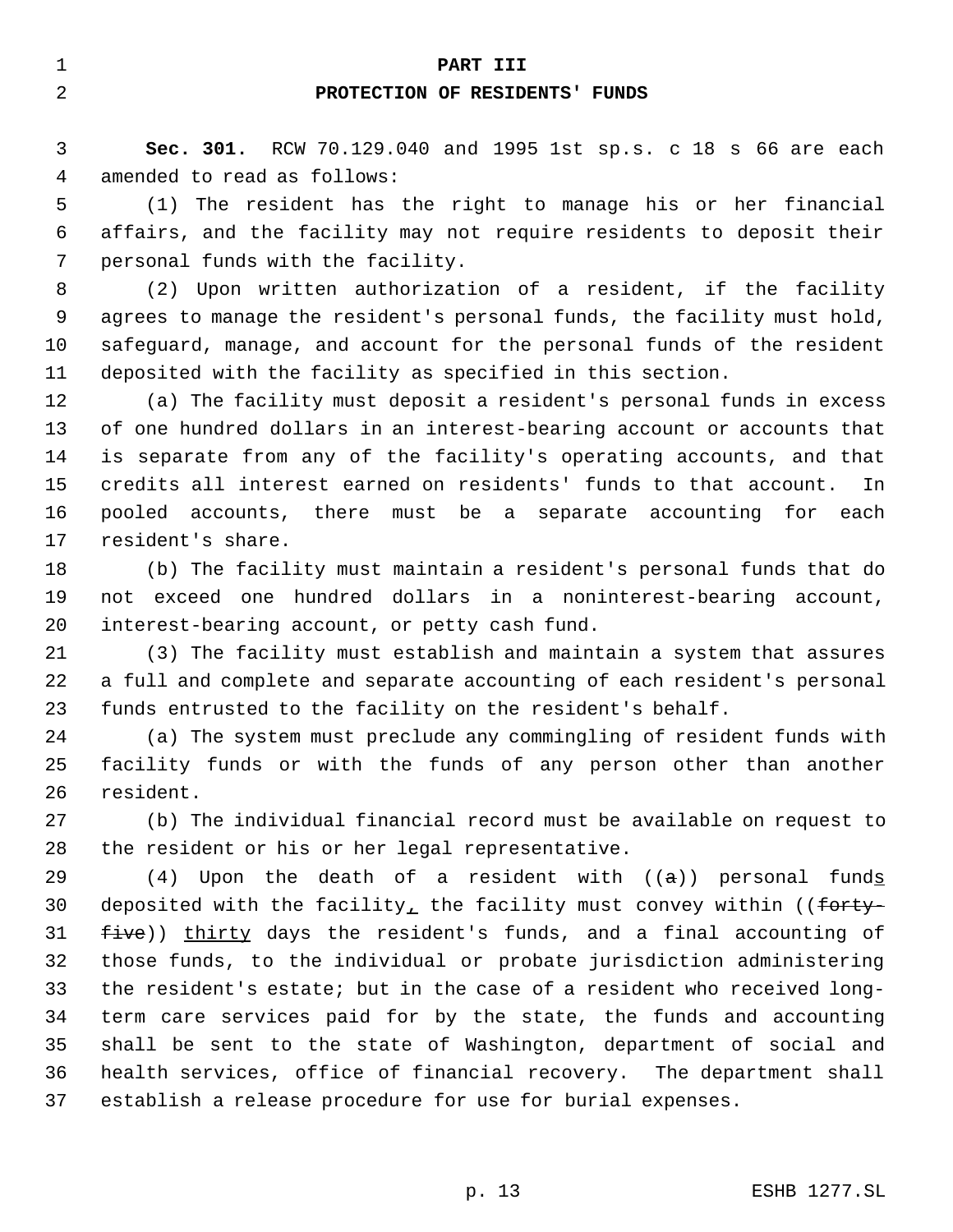(5) If any funds in excess of one hundred dollars are paid to an adult family home by the resident or a representative of the resident, as a security deposit for performance of the resident's obligations, or as prepayment of charges beyond the first month's residency, the funds shall be deposited by the adult family home in an interest-bearing account that is separate from any of the home's operating accounts, and that credits all interest earned on the resident's funds to that account. In pooled accounts, there must be a separate accounting for 9 each resident's share. The account or accounts shall be in a financial institution as defined by RCW 30.22.041, and the resident shall be 11 notified in writing of the name, address, and location of the depository. The adult family home may not commingle resident funds 13 from these accounts with the adult family home's funds or with the funds of any person other than another resident. The individual resident's account record shall be available upon request by the resident or the resident's representative.

17 (6) The adult family home shall provide the resident or the resident's representative full disclosure in writing, prior to the receipt of any funds for a deposit, security, prepaid charges, or any 20 other fees or charges, specifying what the funds are paid for and the basis for retaining any portion of the funds if the resident dies, is hospitalized, or is transferred or discharged from the adult family home. The disclosure must be in a language that the resident or the resident's representative understands, and be acknowledged in writing by the resident or the resident's representative. The adult family home shall retain a copy of the disclosure and the acknowledgment. The adult family home may not retain funds for reasonable wear and tear by the resident or for any basis that would violate RCW 70.129.150.

 (7) Funds paid by the resident or the resident's representative to the adult family home, which the adult family home in turn pays to a 31 placement agency or person, shall be governed by the disclosure requirements of this section. If the resident then dies, is hospitalized, or is transferred or discharged from the adult family home, and is entitled to any refund of funds under this section or RCW 70.129.150, the adult family home shall refund the funds to the resident or the resident's representative within thirty days of the 37 resident leaving the adult family home, and may not require the resident to obtain the refund from the placement agency or person.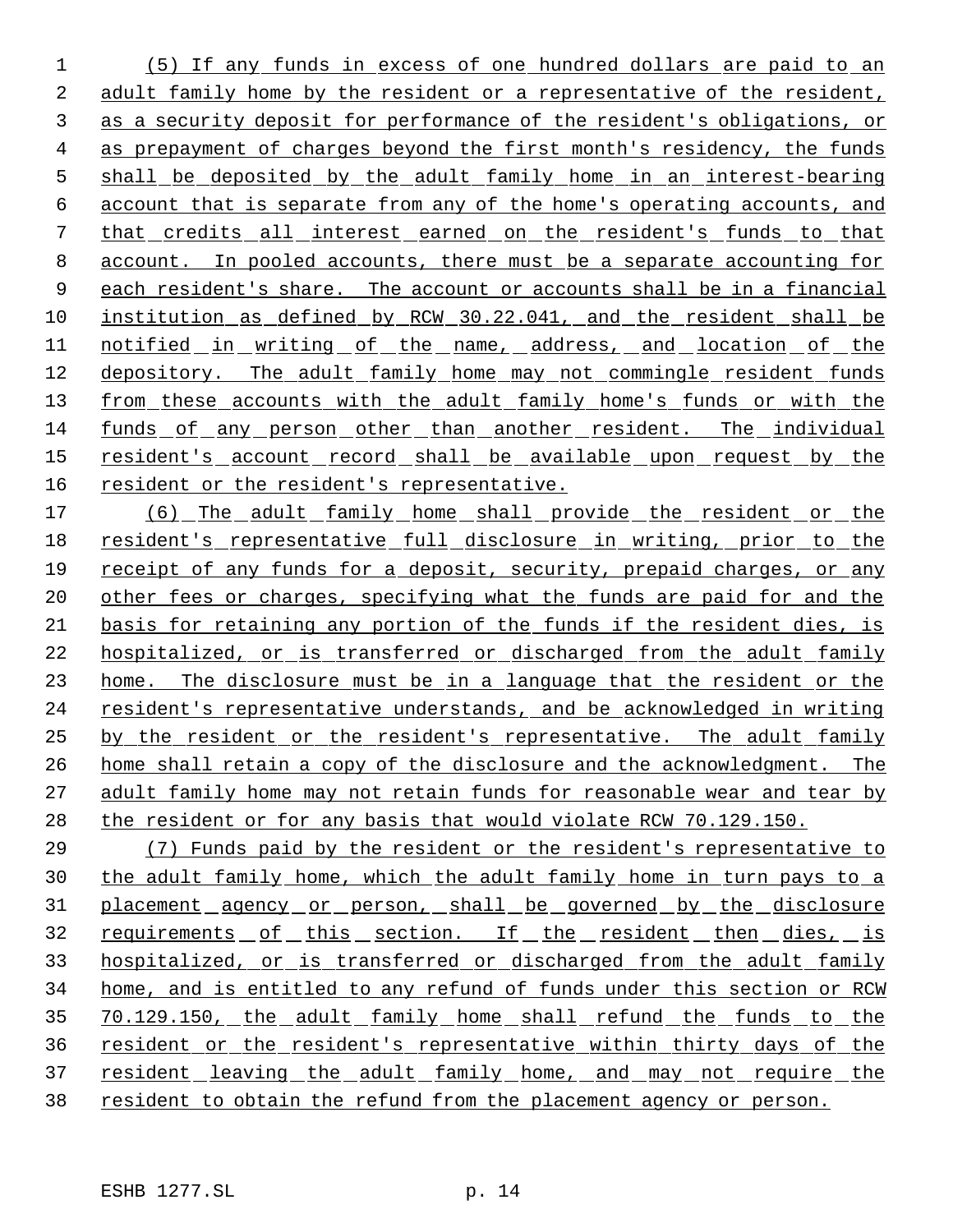(8) If, during the stay of the resident, the status of the adult family home licensee or ownership is changed or transferred to another, any funds in the resident's accounts affected by the change or transfer 4 shall simultaneously be deposited in an equivalent account or accounts 5 by the successor or new licensee or owner, who shall promptly notify the resident or the resident's representative in writing of the name, address, and location of the new depository.

 (9) Because it is a matter of great public importance to protect 9 residents who need long-term care from deceptive disclosures and unfair retention of deposits, fees, or prepaid charges by adult family homes, 11 a violation of this section or RCW 70.129.150 shall be construed for 12 purposes of the consumer protection act, chapter 19.86 RCW, to 13 constitute an unfair or deceptive act or practice or an unfair method of competition in the conduct of trade or commerce. The resident's 15 claim to any funds paid under this section shall be prior to that of 16 any creditor of the adult family home, its owner, or licensee, even if such funds are commingled.

 **Sec. 302.** RCW 70.128.125 and 1994 c 214 s 24 are each amended to read as follows:

20 RCW 70.129.005 through 70.129.030, 70.129.040 $((+1))$ , and 70.129.050 through 70.129.170 apply to this chapter and persons regulated under this chapter.

 **Sec. 303.** RCW 18.20.180 and 1994 c 214 s 21 are each amended to read as follows:

25 RCW 70.129.005 through 70.129.030, 70.129.040( $(\frac{+1}{+})$ ), and 70.129.050 through 70.129.170 apply to this chapter and persons regulated under this chapter.

### **PART IV**

## **LONG-TERM CARE LICENSING FEES**

 **Sec. 401.** RCW 18.51.050 and 1991 sp.s. c 8 s 1 are each amended to read as follows:

 (1)(a) Upon receipt of an application for a license, the department 33 ((shall)) may issue a license if the applicant and the nursing ((home)) 34 home's facilities meet the requirements established under this chapter,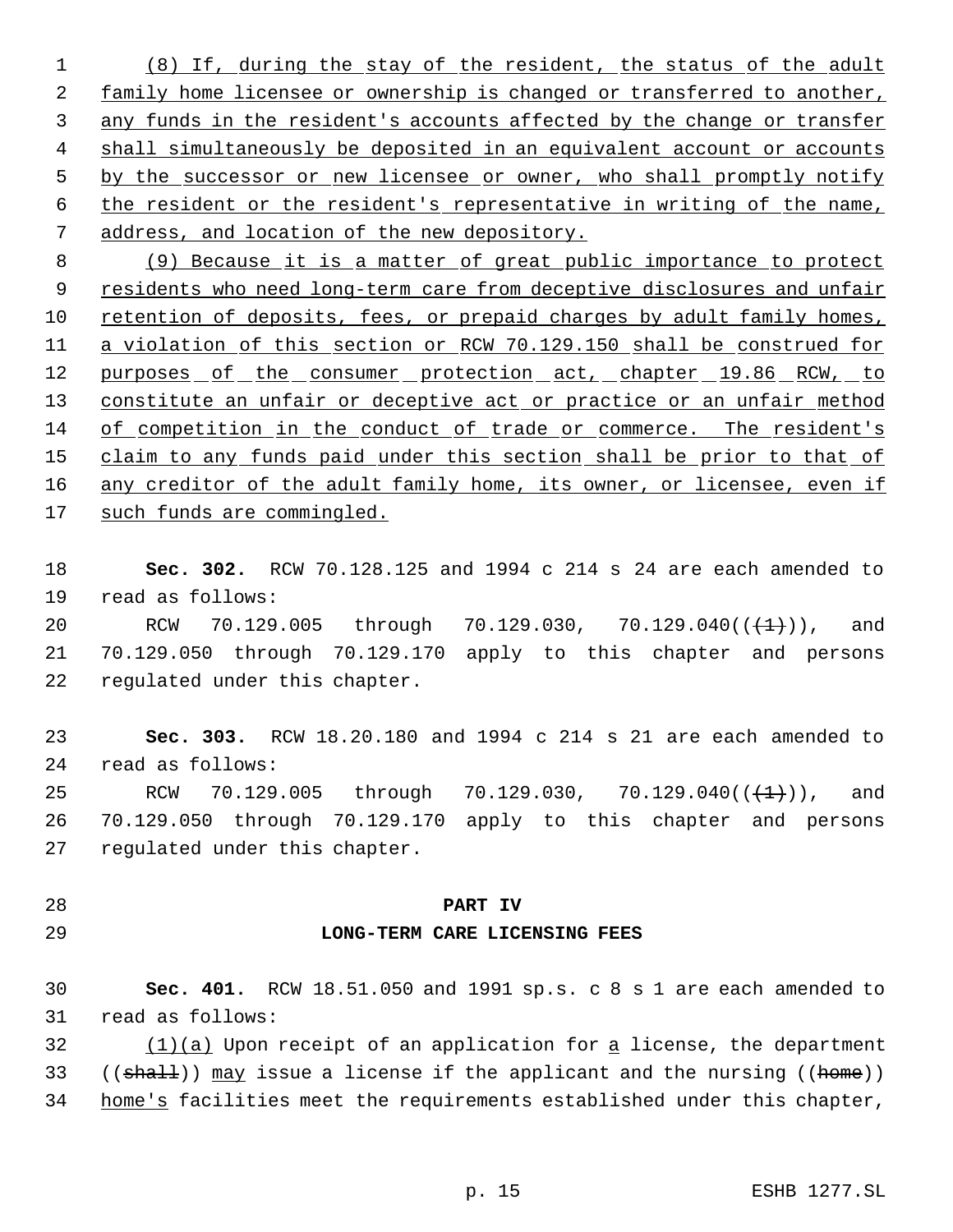1 except that the department shall issue a temporary license to a court- 2 appointed receiver for a period not to exceed six months from the date 3 of appointment. ((Prior to the issuance or renewal of the license, the 4 licensee shall pay a license fee as established by the department.))

 5 (b)(i) Except as provided in (b)(ii) of this subsection, prior to 6 the issuance or renewal of the license, the licensee shall pay a 7 license fee. Beginning July 1, 2011, and thereafter, the per bed 8 license fee must be established in the omnibus appropriations act and 9 any amendment or additions made to that act. The license fees 10 established in the omnibus appropriations act and any amendment or 11 additions made to that act may not exceed the department's annual 12 licensing and oversight activity costs and shall include the 13 department's cost of paying providers for the amount of the license fee 14 attributed to medicaid clients.

15 (ii) No fee shall be required of government operated institutions 16 or court-appointed receivers. ((All))

17 (c) A license((s)) issued under ((the provisions of)) this chapter 18 ((shall)) may not exceed twelve months in duration and expires on a 19 date ((to be)) set by the department( $\frac{1}{2}$  but no license issued pursuant 20 to this chapter shall exceed thirty-six months in duration. When)).

21 (d) In the event of a change of ownership ((occurs, the entity 22 becoming the licensed operating entity of the facility shall pay a fee 23 established - by - the - department - at - the - time - of - application - for - the 24 <del>license.</del>)), the previously ((determined date of)) established license 25 expiration date shall not change. ((The department shall establish 26 license fees at an amount adequate to reimburse the department in full 27 for all costs of its licensing activities for nursing homes, adjusted 28 to -cover - the -department's -cost - of -reimbursing - such -fees - through  $29$  medicaid.)

30 (2) All applications and fees for renewal of the license shall be 31 submitted to the department not later than thirty days prior to the 32 date of expiration of the license. All applications and fees, if any, 33 for change of ownership ((<del>licenses</del>)) shall be submitted to the 34 department not later than sixty days before the date of the proposed 35 change of ownership.  $((\text{Each}) )$  A nursing home license shall be issued 36 only to the ((operating entity and those persons named in the license 37 application)) person who applied for the license. The license is valid 38 only for the operation of the facility at the location specified in the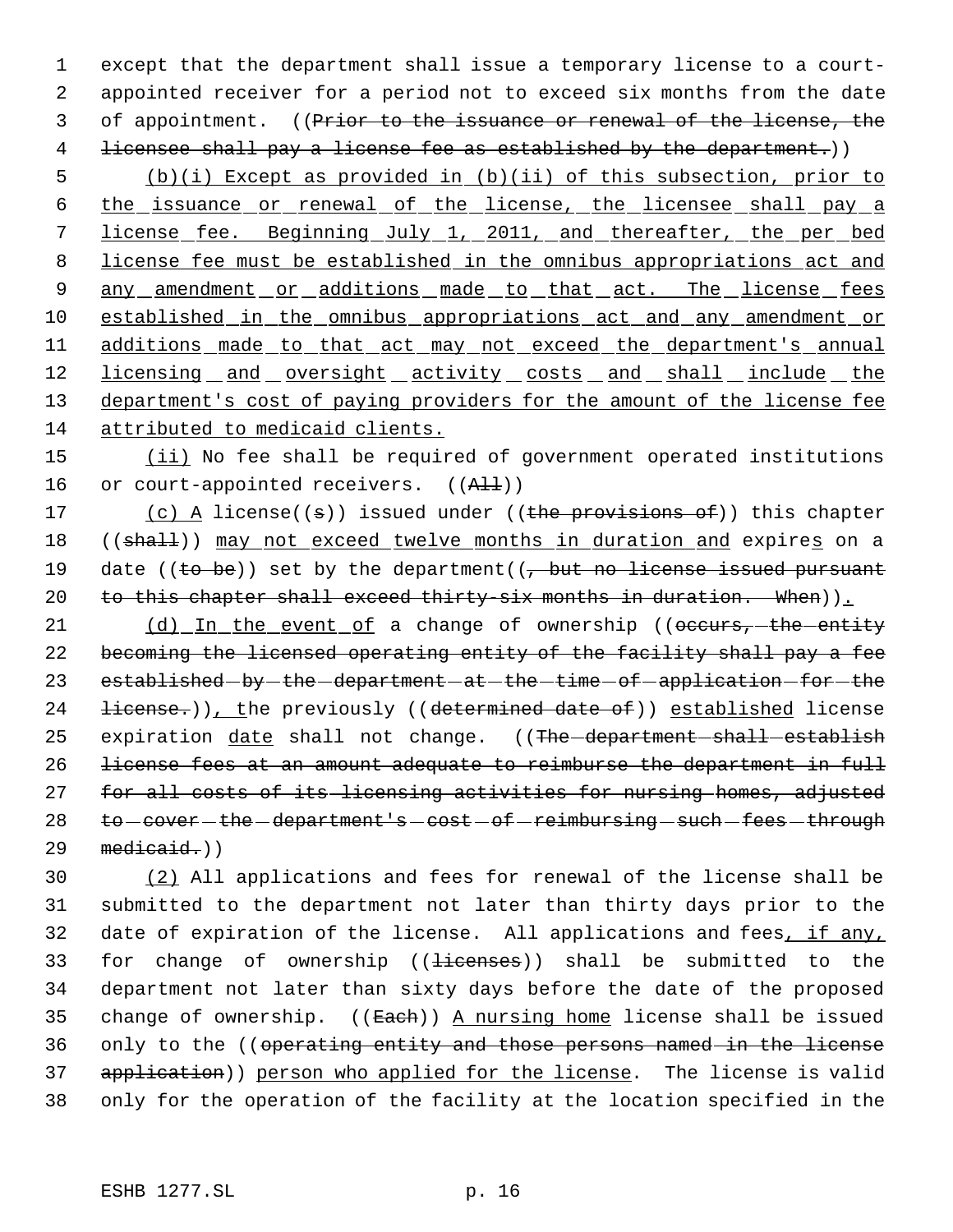1 license application. Licenses are not transferable or assignable. 2 Licenses shall be posted in a conspicuous place on the licensed 3 premises.

 4 **Sec. 402.** RCW 18.20.050 and 2004 c 140 s 1 are each amended to 5 read as follows:

6  $(1)(a)$  Upon receipt of an application for license, if the applicant 7 and the boarding ((home)) home's facilities meet the requirements 8 established under this chapter, the department ((shall)) may issue a 9 license. If there is a failure to comply with the provisions of this 10 chapter or the ((standards-and)) rules adopted ((pursuant-thereto)) 11 under this chapter, the department may in its discretion issue a 12 provisional license to an applicant for a license( $(\tau)$ ) or for the 13 renewal of a license( $(\tau)$ ). A provisional license ((which  $-wiH)$ ) 14 permits the operation of the boarding home for a period to be 15 determined by the department, but not to exceed twelve months( $\left(\frac{1}{f}\right)$  which 16 provisional license shall not be)) and is not subject to renewal. The 17 department may also place conditions on the license under RCW 18 18.20.190. ((At-the-time-of-the-application-for-or-renewal-of-a 19 license or provisional license the licensee shall pay a license fee as 20 established - by - the - department - under - RCW - 43.20B.110. All - licenses 21 issued under the provisions of this chapter shall expire on a date to 22 be-set-by-the-department, -but-no-license-issued-pursuant-to-this 23 chapter-shall-exceed-twelve-months-in-duration. However,-when-the 24 annual license renewal date of a previously licensed boarding home is 25 set by the department on a date less than twelve months prior to the 26 expiration date of a license in effect at the time of reissuance, the 27 license-fee-shall-be-prorated-on-a-monthly-basis-and-a-credit-be 28 allowed at the first renewal of a license for any period of one month 29 or more covered by the previous license.))

 (b) At the time of the application for or renewal of a license or provisional license, the licensee shall pay a license fee. Beginning July 1, 2011, and thereafter, the per bed license fee must be established in the omnibus appropriations act and any amendment or 34 additions made to that act. The license fees established in the omnibus appropriations act and any amendment or additions made to that act may not exceed the department's annual licensing and oversight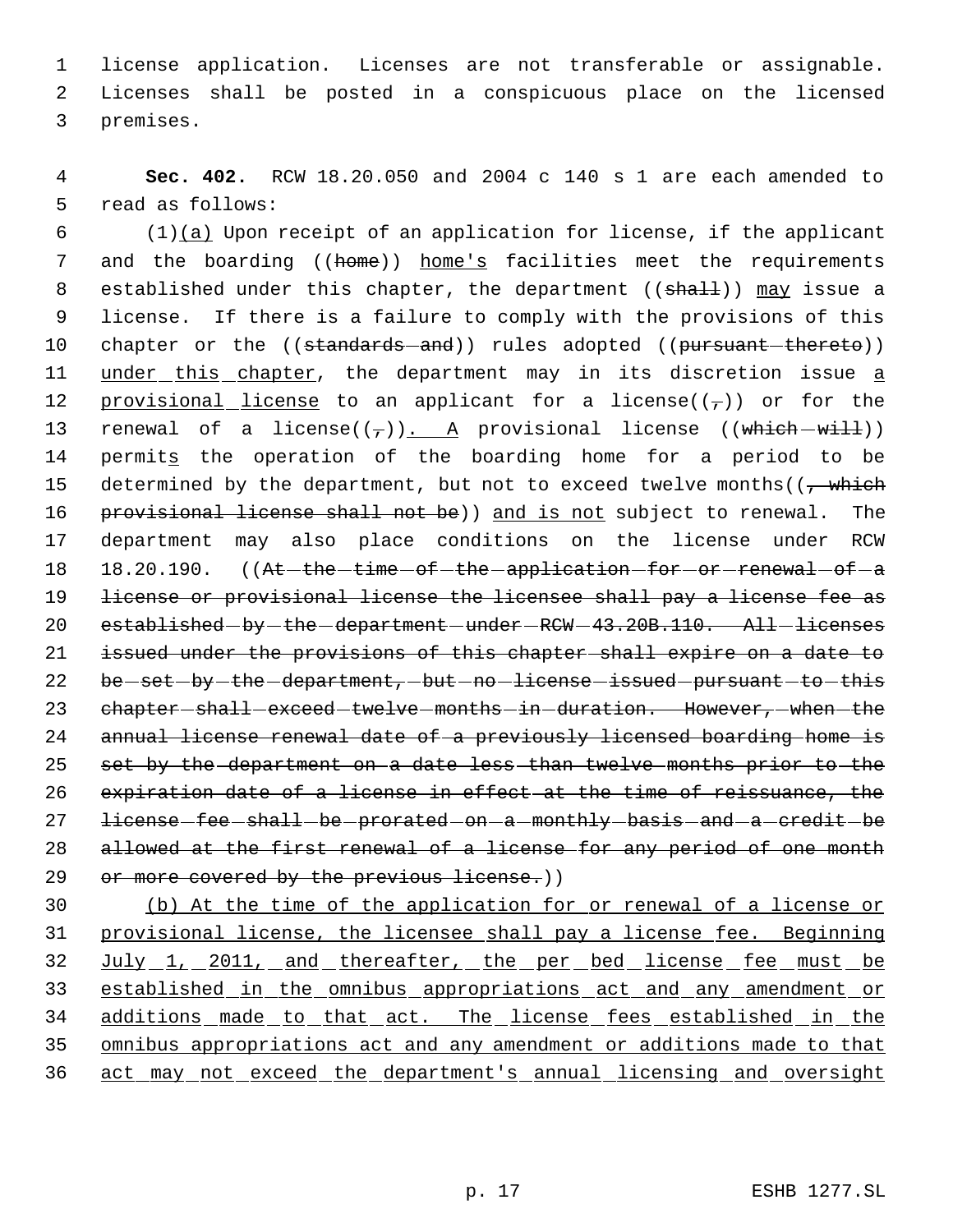1 activity costs and must include the department's cost of paying 2 providers for the amount of the license fee attributed to medicaid clients.

 (c) A license issued under this chapter may not exceed twelve months in duration and expires on a date set by the department. A boarding home license must be issued only to the person that applied for the license. All applications for renewal of a license shall be made not later than thirty days prior to the date of expiration of the license. Each license shall be issued only for the premises and persons named in the application, and no license shall be transferable or assignable. Licenses shall be posted in a conspicuous place on the licensed premises.

 (2) A licensee who receives notification of the department's initiation of a denial, suspension, nonrenewal, or revocation of a boarding home license may, in lieu of appealing the department's action, surrender or relinquish the license. The department shall not issue a new license to or contract with the licensee, for the purposes of providing care to vulnerable adults or children, for a period of twenty years following the surrendering or relinquishment of the former license. The licensing record shall indicate that the licensee relinquished or surrendered the license, without admitting the violations, after receiving notice of the department's initiation of a denial, suspension, nonrenewal, or revocation of a license.

 (3) The department shall establish, by rule, the circumstances requiring a change in licensee, which include, but are not limited to, a change in ownership or control of the boarding home or licensee, a change in the licensee's form of legal organization, such as from sole proprietorship to partnership or corporation, and a dissolution or merger of the licensed entity with another legal organization. The new licensee is subject to the provisions of this chapter, the rules adopted under this chapter, and other applicable law. In order to ensure that the safety of residents is not compromised by a change in licensee, the new licensee is responsible for correction of all violations that may exist at the time of the new license.

 (4) The department may deny, suspend, modify, revoke, or refuse to renew a license when the department finds that the applicant or licensee or any partner, officer, director, managerial employee, or majority owner of the applicant or licensee: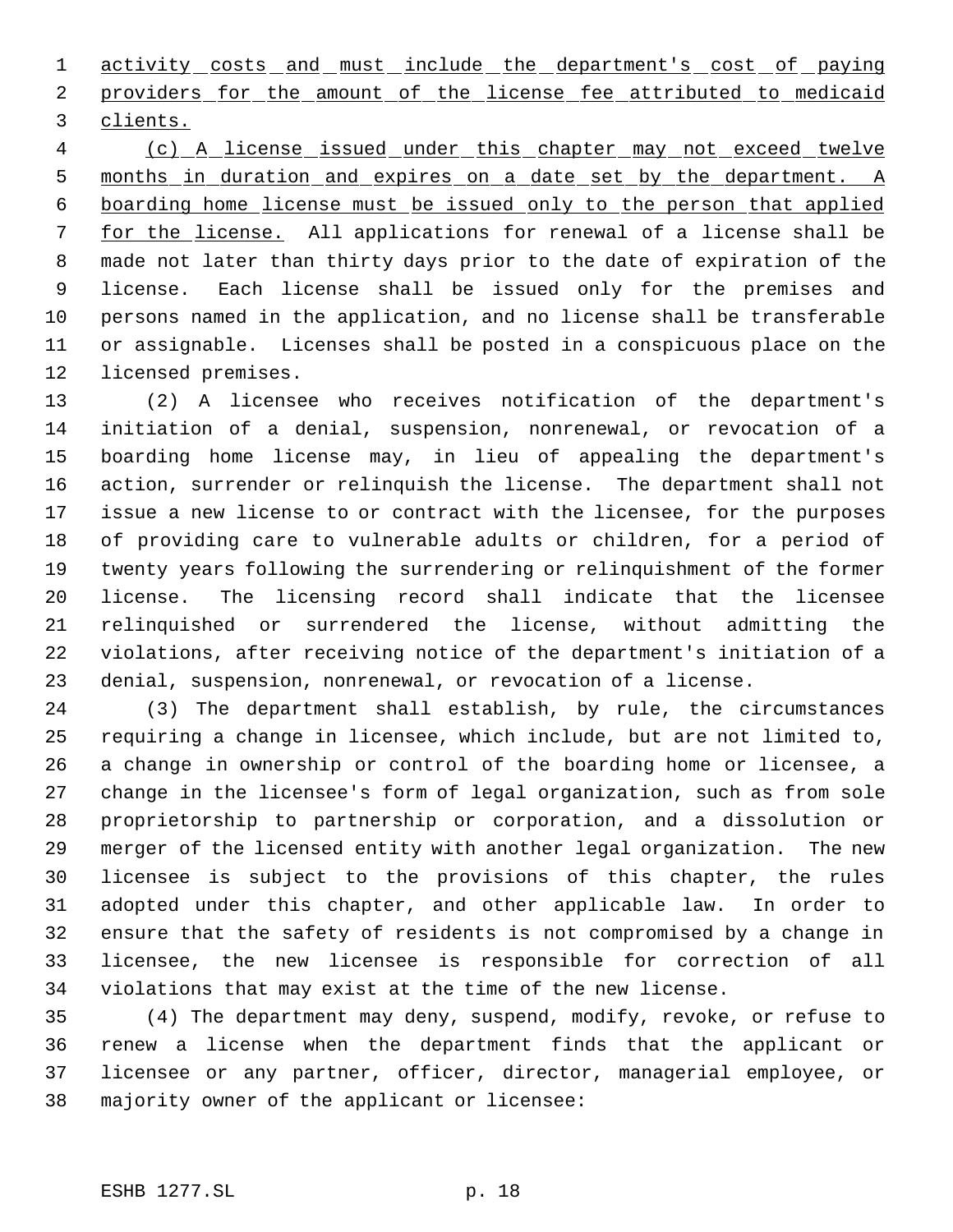(a) Operated a boarding home without a license or under a revoked or suspended license; or

 (b) Knowingly or with reason to know made a false statement of a material fact (i) in an application for license or any data attached to the application, or (ii) in any matter under investigation by the department; or

 (c) Refused to allow representatives or agents of the department to inspect (i) the books, records, and files required to be maintained, or (ii) any portion of the premises of the boarding home; or

 (d) Willfully prevented, interfered with, or attempted to impede in any way (i) the work of any authorized representative of the department, or (ii) the lawful enforcement of any provision of this chapter; or

 (e) Has a history of significant noncompliance with federal or state regulations in providing care or services to vulnerable adults or children. In deciding whether to deny, suspend, modify, revoke, or refuse to renew a license under this section, the factors the department considers shall include the gravity and frequency of the noncompliance.

 (5) The department shall serve upon the applicant a copy of the decision granting or denying an application for a license. An applicant shall have the right to contest denial of his or her application for a license as provided in chapter 34.05 RCW by requesting a hearing in writing within twenty-eight days after receipt of the notice of denial.

 **Sec. 403.** RCW 70.128.060 and 2009 c 530 s 5 are each amended to read as follows:

 (1) An application for license shall be made to the department upon forms provided by it and shall contain such information as the department reasonably requires.

 (2) Subject to the provisions of this section, the department shall issue a license to an adult family home if the department finds that the applicant and the home are in compliance with this chapter and the 34 rules adopted under this chapter( $(\tau$ unless)). The department may not issue a license if (a) the applicant or a person affiliated with the applicant has prior violations of this chapter relating to the adult family home subject to the application or any other adult family home,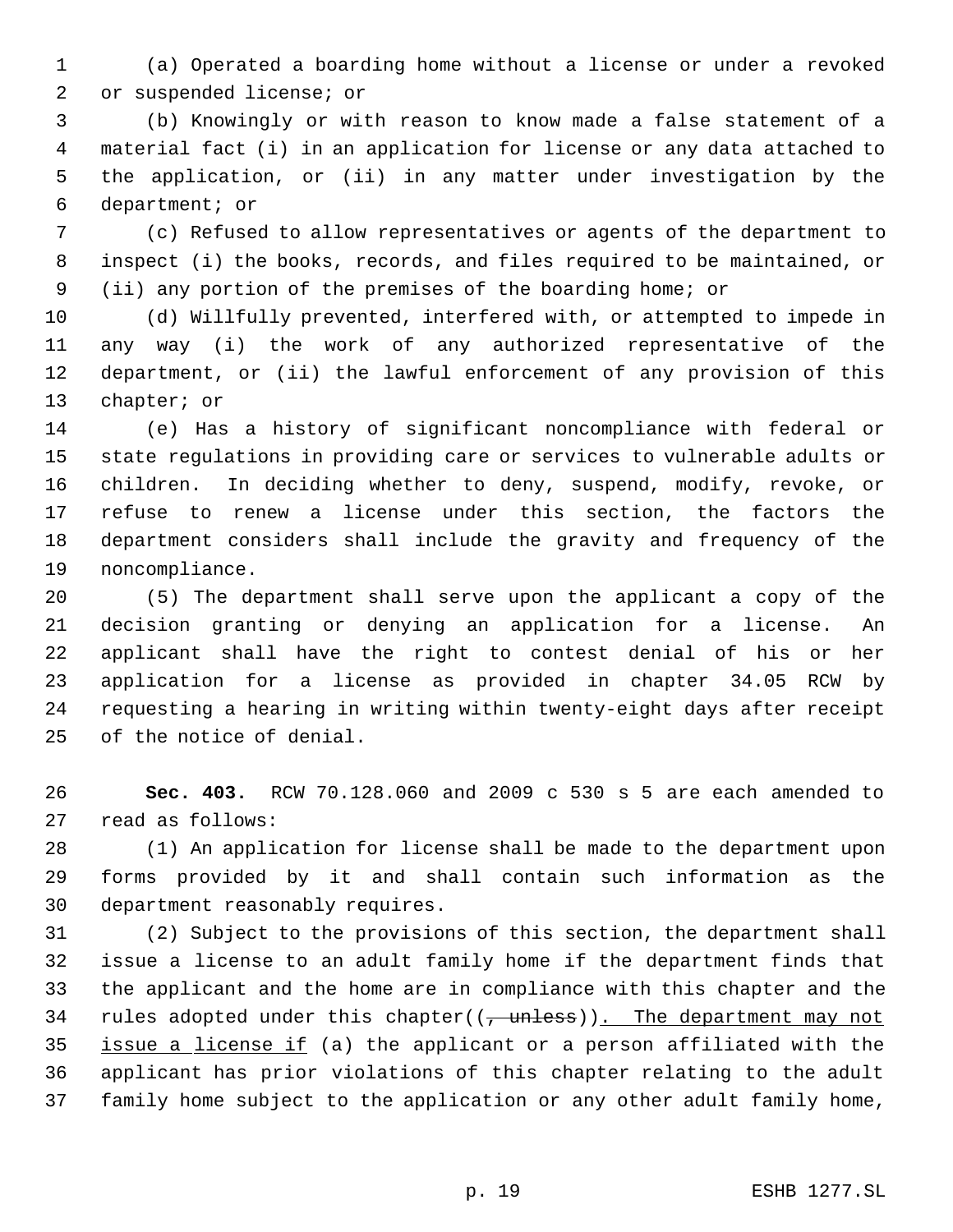or of any other law regulating residential care facilities within the 2 past ((five)) ten years that resulted in revocation, suspension, or nonrenewal of a license or contract with the department; or (b) the applicant or a person affiliated with the applicant has a history of significant noncompliance with federal, state, or local laws, rules, or regulations relating to the provision of care or services to vulnerable adults or to children. A person is considered affiliated with an applicant if the person is listed on the license application as a partner, officer, director, resident manager, or majority owner of the applying entity, or is the spouse of the applicant.

(3) The license fee shall be submitted with the application.

12 (4) Proof of financial solvency must be submitted when requested by 13 the department.

 (5) The department shall serve upon the applicant a copy of the decision granting or denying an application for a license. An applicant shall have the right to contest denial of his or her application for a license as provided in chapter 34.05 RCW by requesting a hearing in writing within twenty-eight days after receipt of the notice of denial.

 $((+5))$  (6) The department shall not issue a license to a provider if the department finds that the provider or spouse of the provider or any partner, officer, director, managerial employee, or majority owner has a history of significant noncompliance with federal or state regulations, rules, or laws in providing care or services to vulnerable adults or to children.

 $((+6))$   $(7)$  The department shall license an adult family home for the maximum level of care that the adult family home may provide. The department shall define, in rule, license levels based upon the education, training, and caregiving experience of the licensed provider or staff.

31 ( $(\langle 7 \rangle)$  (8) The department shall establish, by rule, standards used to license nonresident providers and multiple facility operators.

 $((+8))$  (9) The department shall establish, by rule, for multiple facility operators educational standards substantially equivalent to recognized national certification standards for residential care administrators.

 ( $(49)$  The license fee shall be set at one hundred dollars per year for each home. An eight hundred dollar processing fee shall also be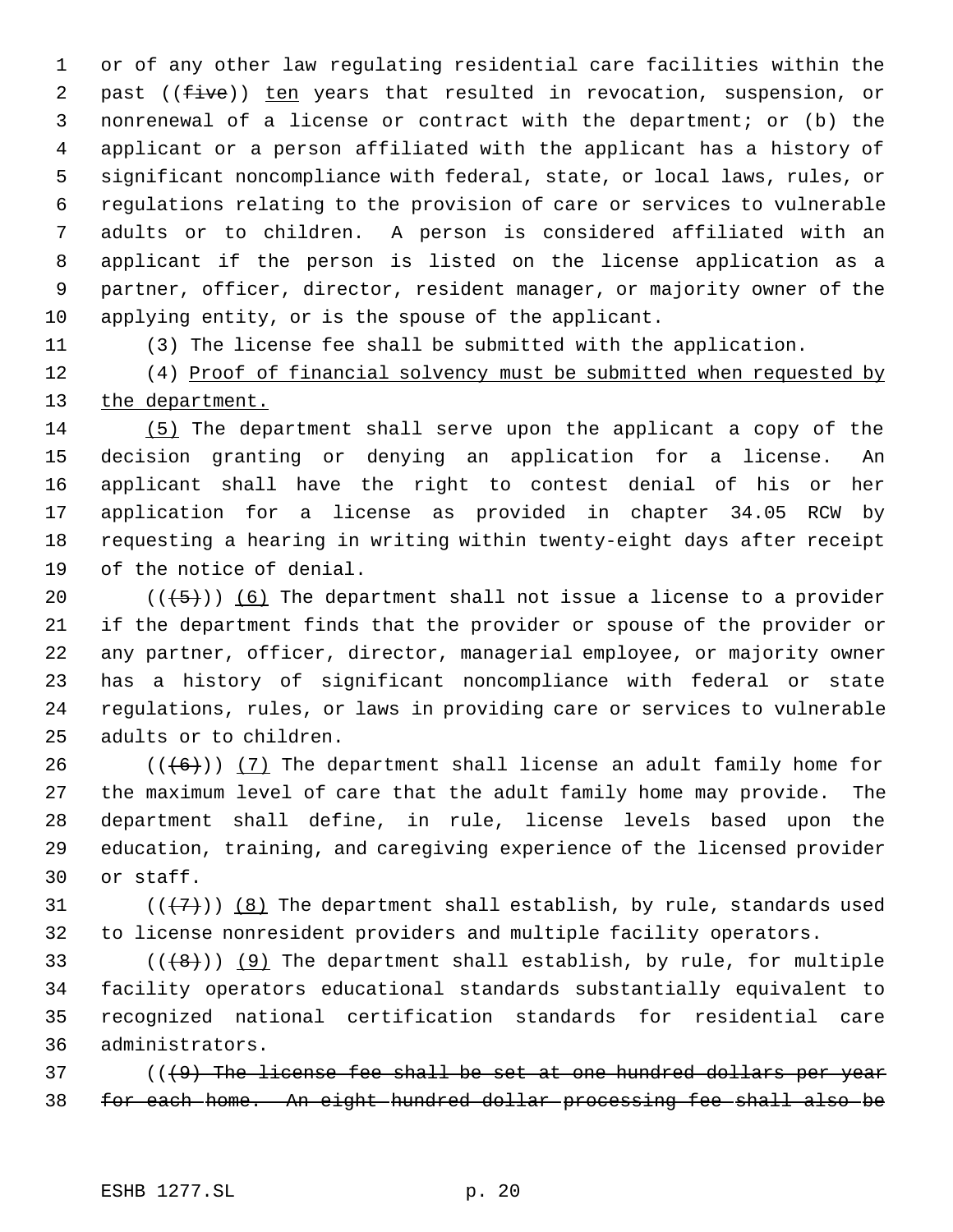1 charged each home when the home is initially licensed. The processing fee will be applied toward the license renewal in the subsequent three years. A five hundred dollar rebate will be returned to any home that 4 renews after four years in operation.))

 (10) At the time of an application for an adult family home license and upon the annual fee renewal date set by the department, the licensee shall pay a license fee. Beginning July 1, 2011, the per bed 8 license fee and any processing fees, including the initial license fee, 9 must be established in the omnibus appropriations act and any amendment 10 or additions made to that act. The license fees established in the 11 omnibus appropriations act and any amendment or additions made to that 12 act may not exceed the department's annual licensing and oversight 13 activity costs and must include the department's cost of paying providers for the amount of the license fee attributed to medicaid clients.

 (11) A provider who receives notification of the department's initiation of a denial, suspension, nonrenewal, or revocation of an adult family home license may, in lieu of appealing the department's action, surrender or relinquish the license. The department shall not issue a new license to or contract with the provider, for the purposes of providing care to vulnerable adults or children, for a period of twenty years following the surrendering or relinquishment of the former license. The licensing record shall indicate that the provider relinquished or surrendered the license, without admitting the violations, after receiving notice of the department's initiation of a denial, suspension, nonrenewal, or revocation of a license.

 $((+11))$   $(12)$  The department shall establish, by rule, the circumstances requiring a change in the licensed provider, which include, but are not limited to, a change in ownership or control of the adult family home or provider, a change in the provider's form of legal organization, such as from sole proprietorship to partnership or corporation, and a dissolution or merger of the licensed entity with another legal organization. The new provider is subject to the provisions of this chapter, the rules adopted under this chapter, and other applicable law. In order to ensure that the safety of residents is not compromised by a change in provider, the new provider is responsible for correction of all violations that may exist at the time of the new license.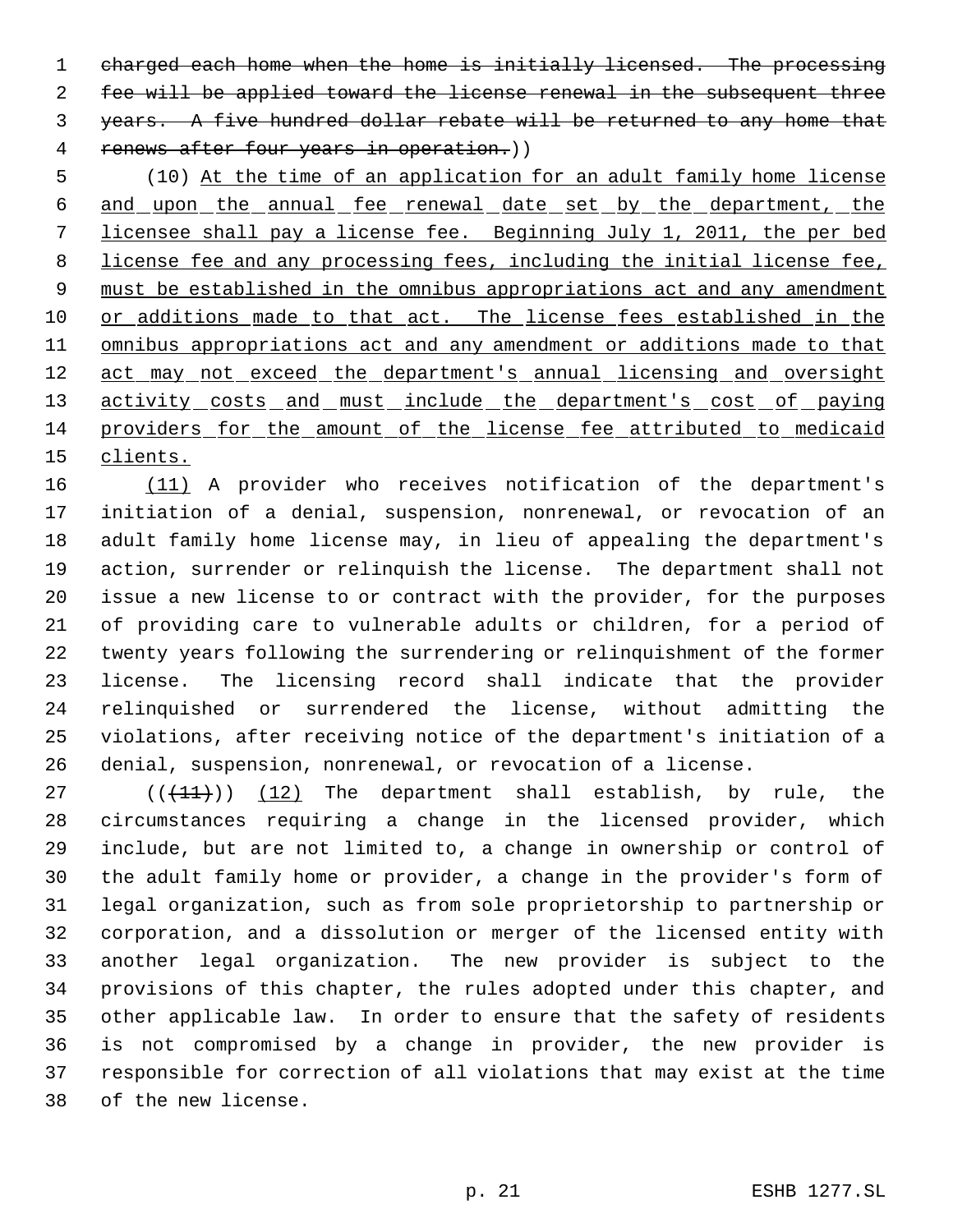# **PART V**

## **DEPARTMENT DUTIES**

 NEW SECTION. **Sec. 501.** Subject to funding provided for this specific purpose, the department of social and health services shall use additional investigative resources to address a significant growth in the long-term care complaint workload. The department shall use the resulting licensor resources to meet current statutory requirements and timelines. "Complaints," as used in this section, include both complaints about provider practice, under chapters 70.128, 18.20, 18.51, and 74.42 RCW, and complaints about individuals alleged to have abused, neglected, abandoned, or exploited residents or clients, under chapter 74.34 RCW.

 NEW SECTION. **Sec. 502.** (1) Subject to funding provided for this specific purpose, the department of social and health services shall develop for phased-in implementation a statewide internal quality review and accountability program for residential care services. The program must be designed to enable the department to improve the accountability of staff and the consistent application of investigative activities across all long-term care settings, and must allow the systematic monitoring and evaluation of long-term care licensing and certification. The program must be designed to improve and standardize investigative outcomes for the vulnerable individuals at risk of abuse and neglect, and coordinate outcomes across the department to prevent perpetrators from changing settings and continuing to work with vulnerable adults.

 (2) The department shall convene a quality assurance panel to review problems in the quality of care in adult family homes and to reduce incidents of abuse, neglect, abandonment, and financial exploitation. The state's long-term care ombudsman shall chair the panel and identify appropriate stakeholders to participate. The panel must consider inspection, investigation, public complaint, and enforcement issues that relate to adult family homes. The panel must also focus on oversight issues to address de minimus violations, processes for handling unresolved citations, and better ways to oversee new providers. The panel shall meet at least quarterly, and provide a report with recommendations to the governor's office, the senate health